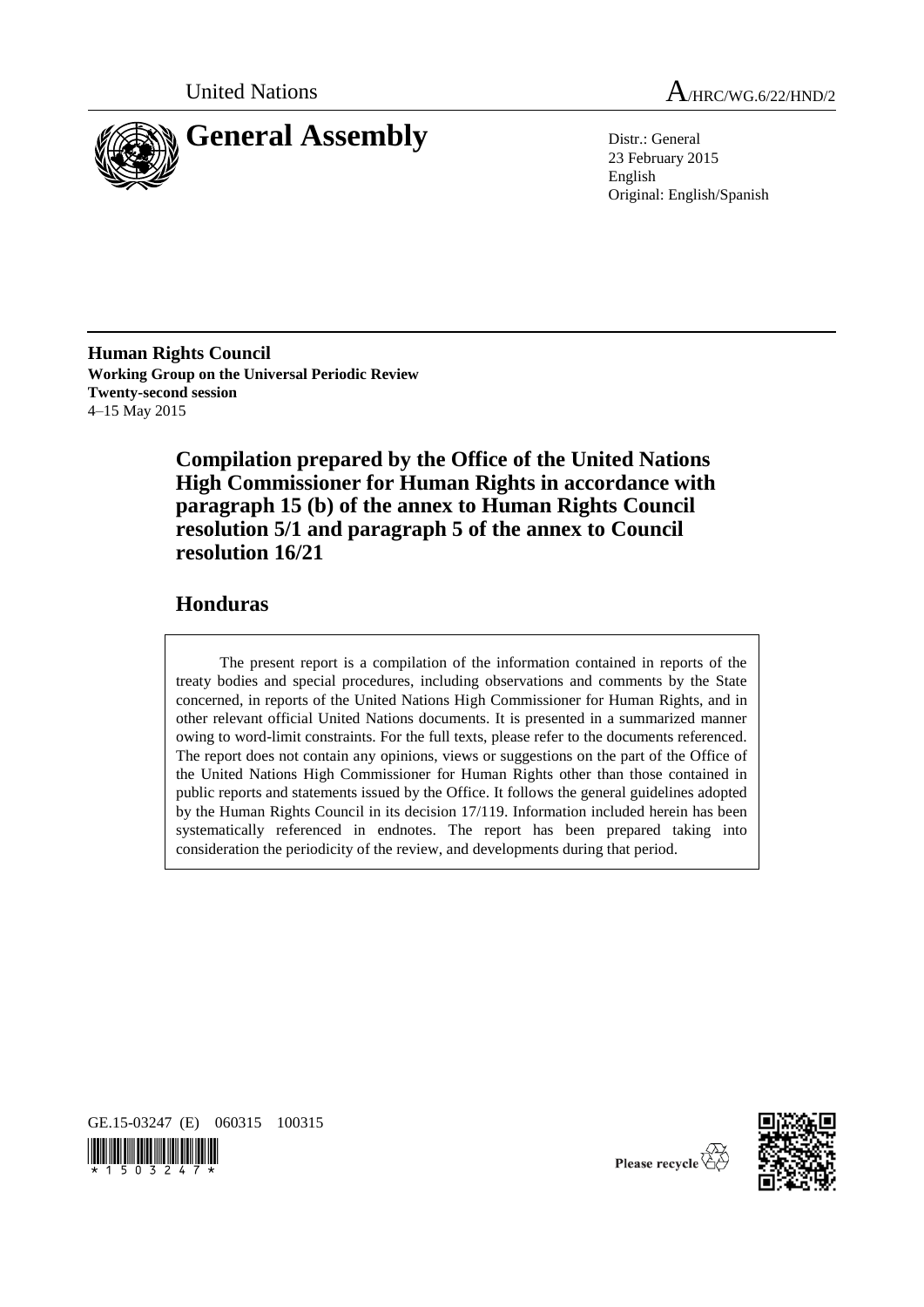# **I. Background and framework**

## **A. Scope of international obligations**<sup>1</sup>

**International human rights treaties<sup>2</sup>** 

|                                                                       | Status during previous cycle                                                                                                                                                                                                                                                    | Action after review    | Not ratified/not accepted                                                                                                              |
|-----------------------------------------------------------------------|---------------------------------------------------------------------------------------------------------------------------------------------------------------------------------------------------------------------------------------------------------------------------------|------------------------|----------------------------------------------------------------------------------------------------------------------------------------|
| Ratification, accession or<br>succession                              | <b>ICERD</b> (2002)<br><b>ICESCR (1981)</b><br><b>ICCPR (1997)</b><br><b>ICCPR-OP 2 (2008)</b><br><b>CEDAW</b> (1983)<br>CAT (1996)<br>OP-CAT (2006)<br>CRC (1990)<br>OP-CRC-AC (2002)<br><b>OP-CRC-SC (2002)</b><br><b>ICRMW</b> (2005)<br>CRPD (2008)<br><b>ICPPED (2008)</b> |                        |                                                                                                                                        |
| Reservations and/or<br>declarations                                   | OP-CRC-AC<br>(Declaration, art. 3, para. 2,<br>age of recruitment 18, 2002)                                                                                                                                                                                                     |                        |                                                                                                                                        |
| Complaints procedures,<br>inquiries and urgent<br>action <sup>3</sup> | ICCPR-OP 1 (2005)<br>CAT, art. 20 (1996)                                                                                                                                                                                                                                        | OP-CRPD, art. 6 (2010) | ICERD, art. 14<br><b>OP-ICESCR</b><br>ICCPR, art. 41<br><b>OP-CEDAW</b><br>CAT, arts. 21 and 22<br>OP-CRC-IC<br>ICRMW, arts. 76 and 77 |

#### **Other main relevant international instruments**

|                                             | Status during previous cycle                                                                                                                                                                                                                                                                                                                                                                                         | Action after review                                                                                                                                                                                                 | Not ratified                        |
|---------------------------------------------|----------------------------------------------------------------------------------------------------------------------------------------------------------------------------------------------------------------------------------------------------------------------------------------------------------------------------------------------------------------------------------------------------------------------|---------------------------------------------------------------------------------------------------------------------------------------------------------------------------------------------------------------------|-------------------------------------|
| Ratification,<br>accession or<br>succession | Convention on the Prevention and<br>Punishment of the Crime of Genocide<br>Rome Statute of the International<br>Criminal Court<br>Palermo Protocol <sup>4</sup><br>1951 Convention relating to the Status of<br>Refugees and its 1967 Protocol<br>Geneva Conventions of 12 August 1949<br>and Additional Protocols thereto <sup>5</sup><br>ILO fundamental conventions <sup>6</sup><br>$II.O$ Convention No. $169^7$ | 1954 Convention relating to the<br>Status of Stateless Persons (2012),<br>and 1961 Convention on the<br>Reduction of Statelessness (2012)<br><b>UNESCO</b> Convention against<br>Discrimination in Education (2013) | ILO Convention No. 189 <sup>8</sup> |

ICPPED, arts. 31 and 32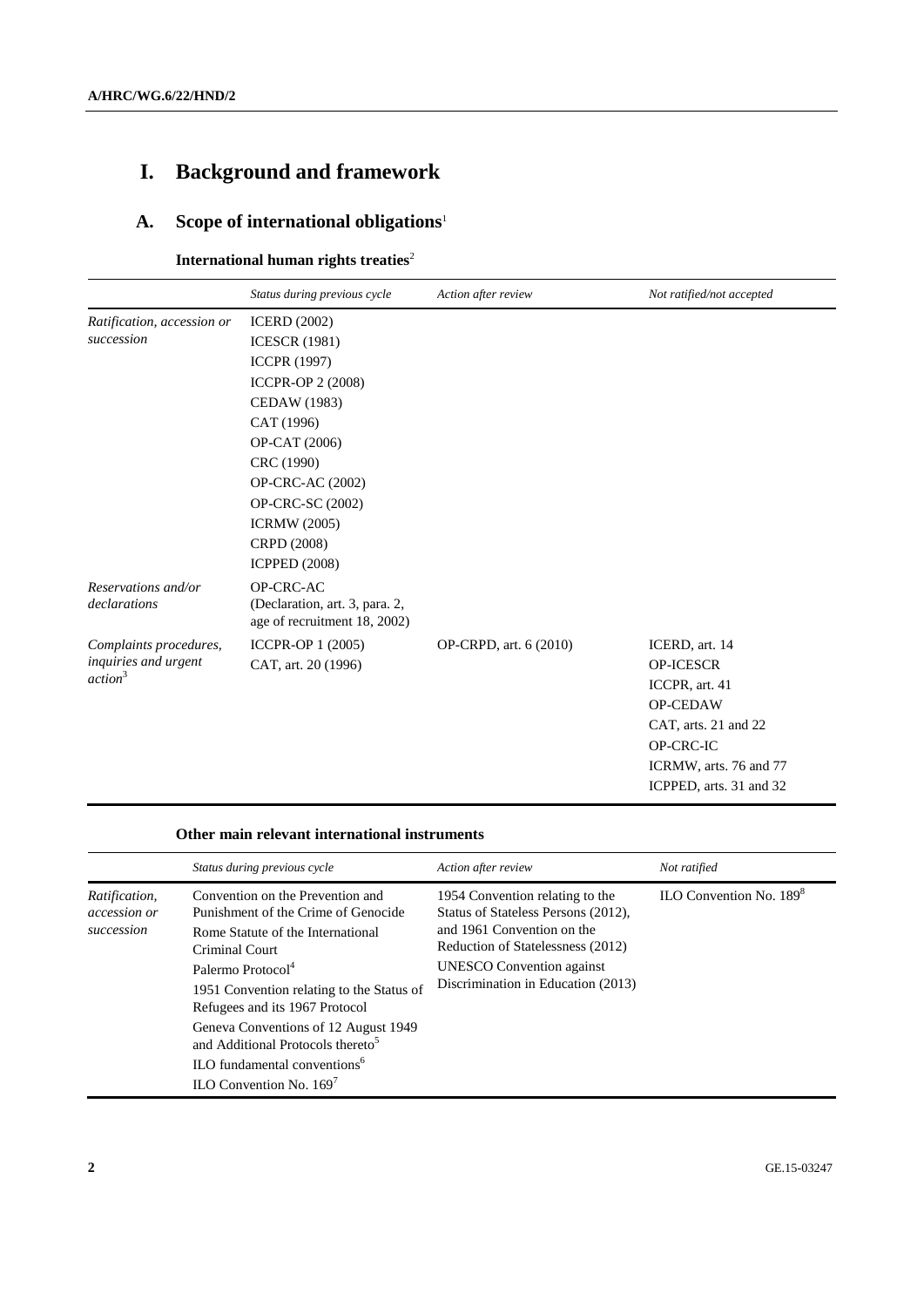1. In 2014, the Committee on the Elimination of Racial Discrimination (CERD) urged Honduras to make the optional declaration under article 14 of the Convention<sup>9</sup> and to ratify the amendment to article 8, paragraph  $6.^{10}$ 

#### **B. Constitutional and legislative framework**

2. The United Nations country team (UNCT) in Honduras reports that, under the Constitution, international treaties ratified by the State form part of domestic law. UNCT mentions constitutional and legal reforms, many of them found in recommendations from the first cycle, that are aimed at harmonizing the national legislation.<sup>11</sup> The Criminal Code has been amended to define the offences of torture (2011); hate crimes, particularly against women and against lesbian, gay, bisexual, transgender and intersex (LGBTI) persons; femicide; and the use of the media to incite hatred and discrimination.<sup>12</sup> UNCT also highlights the adoption of the following laws: the Act on the Council of the Judiciary (2011); the Act on Food and Nutrition Security (2011); the Act on the National Prison System, which transfers responsibility for the administration of prisons from the Ministry of Security to the new National Prison Institute, under the Ministry of Human Rights, Justice, the Interior and Decentralization (2012); the Trafficking in Persons Act (2012); the Education Act (2012); the Impeachment Act (2013), as recommended by the Truth and Reconciliation Commission; and the Hourly Employment Act (2014).<sup>13</sup> In addition, amendments were made to the Elections and Political Organizations Act, in order to increase the minimum quota for female candidates for elected office (2012); to the Code on Children and Adolescents and the Family Code (2013); and to the Domestic Violence Act  $(2013).^{14}$ 

3. CERD expressed concern about the definition of racial discrimination contained in the Constitution and the Criminal Code, and recommended that Honduras align the definition and description of the offence of racial discrimination with article 1 of the Convention. <sup>15</sup> With regard to combating racist hate speech, CERD also recommended that the description of the offence of racial discrimination be brought into line with article 4 of the Convention. 16

4. UNCT stresses that the definition of the offence of torture has brought the legislation into line with international standards. However, the amendment to article 209-A of the Criminal Code (2011) does not explicitly state that the offence of torture is not subject to the statute of limitations, nor does it address the definition of torture set forth in the Military Criminal Code. 17

5. UNCT reports that the National Congress is considering a bill on protection for human rights defenders, journalists, media professionals and persons responsible for the administration of justice, as well as an initiative to close the pay gap between men and women. 18

6. In 2014, the Special Rapporteur on the sale of children, child prostitution and child pornography recalled that the passing of the law on adoption and the ratification of the Hague Convention on Protection of Children and Cooperation in respect of Intercountry Adoption were still pending.<sup>19</sup> UNCT points out that Honduras does not have a special law on adoption.<sup>20</sup>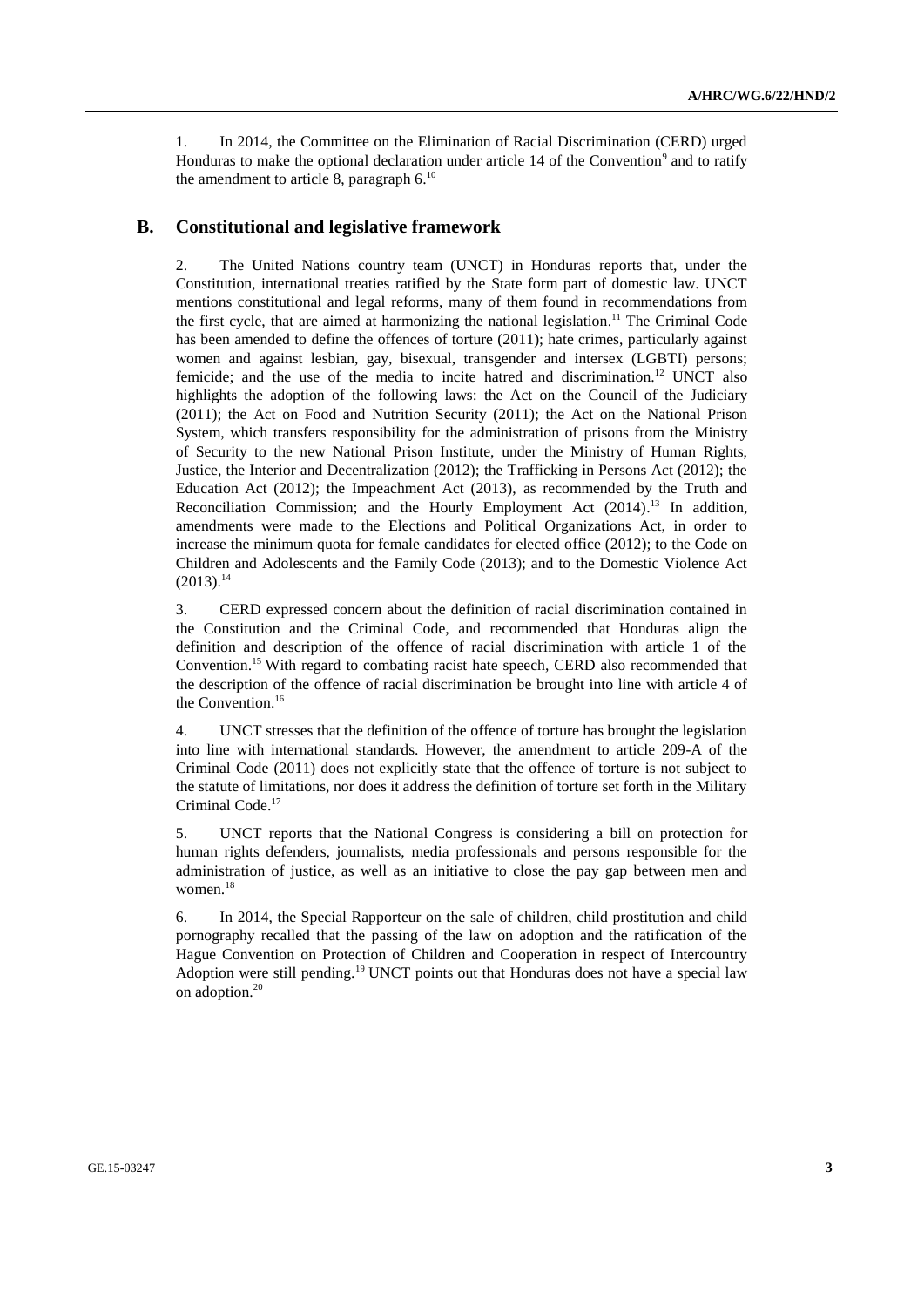## **C. Institutional and human rights infrastructure and policy measures**

| National human rights institution                              | Status during previous cycle | Status during present $cycle^{22}$                                                                                  |
|----------------------------------------------------------------|------------------------------|---------------------------------------------------------------------------------------------------------------------|
| Office of the National<br><b>Commissioner for Human Rights</b> | A(2007)                      | B (2011, B status recommended after a special review in<br>2010 gave one year in which to establish compliance with |
| (CONADEH)                                                      |                              | Paris Principles)                                                                                                   |

Status of national human rights institutions<sup>21</sup>

7. CERD expressed concern at the fact that CONADEH had lost its A status.<sup>23</sup> In 2012, the Special Rapporteur on the situation of human rights defenders recommended that CONADEH be strengthened according to the principles relating to the status of national institutions for the promotion and protection of human rights (Paris Principles).<sup>24</sup> UNCT points out that Congress recently elected the Commissioner for a six-year term.<sup>25</sup>

8. During her follow-up visit to Honduras in 2014, the Special Rapporteur on the sale of children, child prostitution and child pornography recommended that Honduras reinforce the Office of the National Commissioner for Human Rights to make it more accessible to children, and improve the monitoring and assessment of children's rights.<sup>26</sup>

9. CERD recommended that steps be taken to ensure the full functioning of the National Commission against Racial Discrimination, Racism, Xenophobia and Other Related Forms of Intolerance. 27

10. The Subcommittee on Prevention of Torture urged Honduras to amend the organization act on the National Committee for the Prevention of Torture and Cruel, Inhuman or Degrading Treatment (CONAPREV) to resolve budgetary allocation problems.<sup>28</sup> It recommended that CONAPREV make its mandate known to the public,<sup>29</sup> and set up mechanisms for following up on its recommendations<sup>30</sup> and for follow-up visits.<sup>31</sup>

11. CERD noted with concern that the Ministry of Justice and Human Rights and the Ministry for Indigenous and Afro-Honduran Peoples have been merged with other institutions and thus no longer benefit from ministerial status. CERD urged Honduras to provide them with the resources they require to discharge their duties in accordance with their mandate. 32

12. In 2014, the Special Rapporteur on violence against women stated that, owing to a financial crisis, there had been a reduction in the number of ministries, staff and specialized services, including in the violence against women sector. She noted that the lack of institution-building, the high turnover of staff in the civil service, and the politicization of appointment processes had a negative impact on the sustainability of policies and programmes.<sup>33</sup>

13. CERD noted with satisfaction the adoption of the National Action Plan on Human Rights. 34

14. UNCT reports that a national policy on prisons and a public policy against racism and racial discrimination are being drafted. 35

15. The Special Rapporteur on the sale of children recommended establishing an integrated child protection system to improve prevention and guarantee security and protection for children, as well as access to justice, support, rehabilitation and reintegration. $36$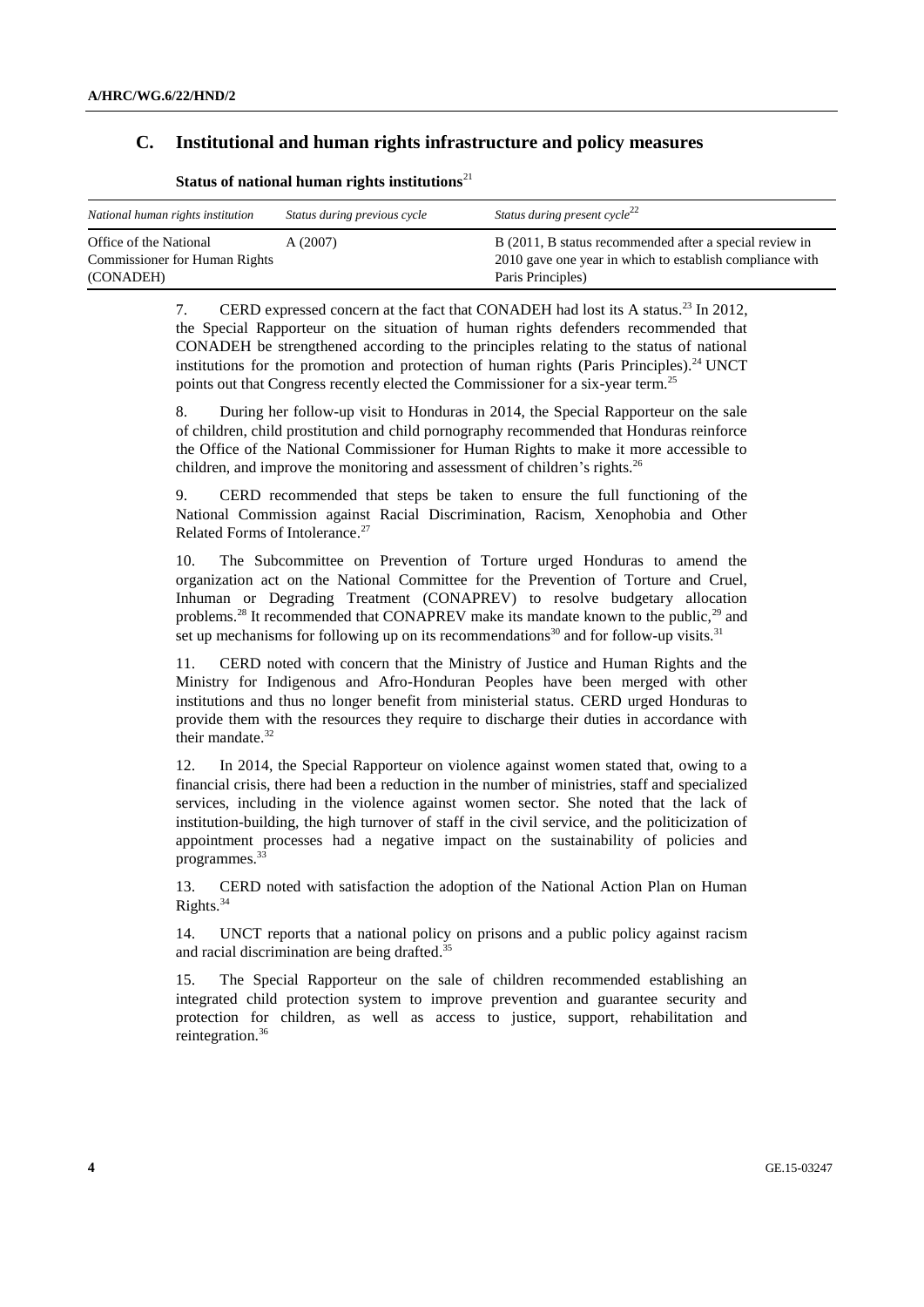## **II. Cooperation with human rights mechanisms**

## **A. Cooperation with treaty bodies**<sup>37</sup>

## **1. Reporting status**

| Treaty body         | Concluding observations<br>included in previous<br>review | Latest report submitted<br>since previous review | Latest concluding<br>observations | Reporting status                                                                                                                            |
|---------------------|-----------------------------------------------------------|--------------------------------------------------|-----------------------------------|---------------------------------------------------------------------------------------------------------------------------------------------|
| <b>CERD</b>         |                                                           | 2012                                             | February 2014                     | Sixth to eighth reports due in 2017                                                                                                         |
| <b>CESCR</b>        | <b>May 2001</b>                                           | 2014                                             |                                   | Second report pending consideration                                                                                                         |
| <b>HR</b> Committee | October 2006                                              |                                                  |                                   | Second report overdue since 2010                                                                                                            |
| <b>CEDAW</b>        | <b>July 2007</b>                                          | 2015                                             |                                   | Seventh and eighth reports pending<br>consideration                                                                                         |
| <b>CAT</b>          | May 2009                                                  |                                                  |                                   | Second report overdue since 2013                                                                                                            |
| <b>CRC</b>          | February 2007                                             | 2013 (CRC)/<br>2012 (OP-CRC-AC<br>and OP-CRC-SC) |                                   | Fourth and fifth reports pending<br>consideration in 2015. Initial reports to OP-<br>CRC-AC and OP-CRC-SC pending<br>consideration in 2015. |
| <b>CMW</b>          |                                                           |                                                  |                                   | Initial report overdue since 2006                                                                                                           |
| <b>CRPD</b>         |                                                           | 2013                                             |                                   | Initial report pending consideration                                                                                                        |
| <b>CED</b>          |                                                           |                                                  |                                   | Initial report overdue since 2013                                                                                                           |

## **2. Responses to specific follow-up requests by treaty bodies**

| Treaty body         | Due in | Subject matter                                                                                                                                                                                                                            | Submitted in                                                                |
|---------------------|--------|-------------------------------------------------------------------------------------------------------------------------------------------------------------------------------------------------------------------------------------------|-----------------------------------------------------------------------------|
| <b>CERD</b>         | 2015   | Definition of offences of racial<br>discrimination; Organic Act on Employment<br>and Economic Development Areas;<br>independence of the judiciary; situation of<br>Miskito divers. <sup>38</sup>                                          |                                                                             |
| <b>HR</b> Committee | 2007   | Extrajudicial executions of children;<br>excessive use of force and firearms by<br>security forces and prison staff; street<br>children situation; and indigenous<br>communities. <sup>39</sup>                                           | $2008^{40}$ and $2010.41$ Incomplete<br>information received. <sup>42</sup> |
| <b>CAT</b>          | 2010   | Fundamental safeguards; enforced or<br>involuntary disappearances; trafficking in<br>persons; pretrial detention; persons with<br>mental impairment or illnesses deprived of<br>their liberty; and "unlawful associations". <sup>43</sup> | Reminder sent in $2011^{44}$                                                |

#### *Concluding observations*

*Country visits and/or inquiries by treaty bodies*

| Treaty body | Date | Subject matter                                                          |
|-------------|------|-------------------------------------------------------------------------|
| <b>SPT</b>  | 2012 | Technical assistance to the national preventive mechanism <sup>45</sup> |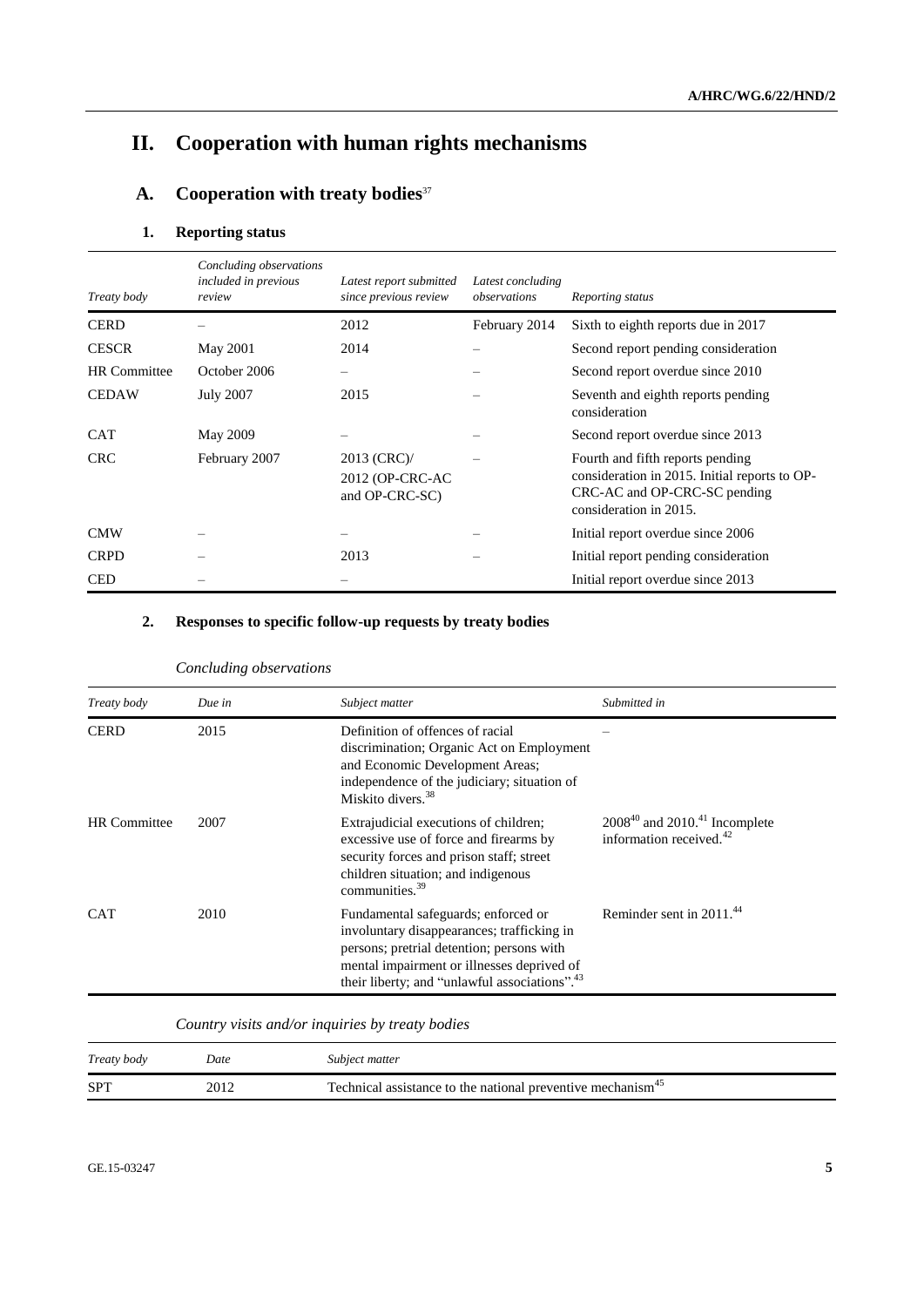|                                                          | Status during previous cycle                                                                                                 | Current status                                     |
|----------------------------------------------------------|------------------------------------------------------------------------------------------------------------------------------|----------------------------------------------------|
| Standing invitation                                      | Yes                                                                                                                          | Yes                                                |
| Visits undertaken                                        | Extrajudicial, summary or arbitrary executions (2001)                                                                        | Human rights defenders (2012)                      |
|                                                          | Racism (2004)<br>Arbitrary Detention (2006)                                                                                  | Freedom of opinion and expression<br>$(2012)^{47}$ |
|                                                          | Mercenaries (2006)                                                                                                           | Sale of children (2012)                            |
|                                                          | Enforced or Involuntary Disappearances (2007)                                                                                | Mercenaries (2013)                                 |
|                                                          | Freedom of opinion and expression (2007)                                                                                     | Violence against women (2014)                      |
| Visits agreed to in principle                            | Food                                                                                                                         | Food                                               |
|                                                          |                                                                                                                              | Freedom of association and assembly                |
|                                                          |                                                                                                                              | Independence of judges and lawyers                 |
| <i>Visits requested</i>                                  |                                                                                                                              |                                                    |
| Responses to letters of<br>allegation and urgent appeals | In the period under review, 40 communications were sent. The Government replied to<br>10 communications.                     |                                                    |
| Follow-up reports and<br>missions                        | Sale of children (mission 2014) <sup>48</sup> and Working Group on Enforced or Involuntary Disappearances<br>$(report)^{49}$ |                                                    |

#### **B. Cooperation with special procedures**<sup>46</sup>

16. In 2011, the Government extended an invitation to 14 mandate holders.<sup>50</sup>

## **C. Cooperation with the Office of the United Nations High Commissioner for Human Rights**

17. In 2010, a Human Rights Adviser, working under the United Nations Resident Coordinator, was deployed to Honduras.<sup>51</sup> The Office of the United Nations High Commissioner for Human Rights (OHCHR) has provided technical advice on: the drafting of a bill establishing a protection mechanism for human rights defenders; strengthening the investigation capacity of the Public Prosecutor's Office; improving the prison system, including supporting the national torture prevention mechanism; and drafting reports to treaty monitoring bodies. OHCHR has also supported, including through projects jointly funded and implemented with other United Nations agencies, the drafting of a national human rights policy and action plan, which incorporates recommendations from human rights mechanisms and requires the holding of consultations and preparation of a national plan against racism and racial discrimination, and the drafting of a policy on the rights of persons with disabilities. OHCHR also provided training on international and regional protection mechanisms to judges and public defenders, and strategic litigation advice for civil society organizations representing vulnerable groups.<sup>52</sup>

18. Following requests by the Government, including in the 2010 universal periodic review, and having been able to obtain support from donors, OHCHR will be opening a country office in mid-2015. During his 2015 visit to Honduras, the Secretary-General welcomed the Government's willingness to strengthen its relations with the United Nations through the opening of a local OHCHR office.<sup>53</sup>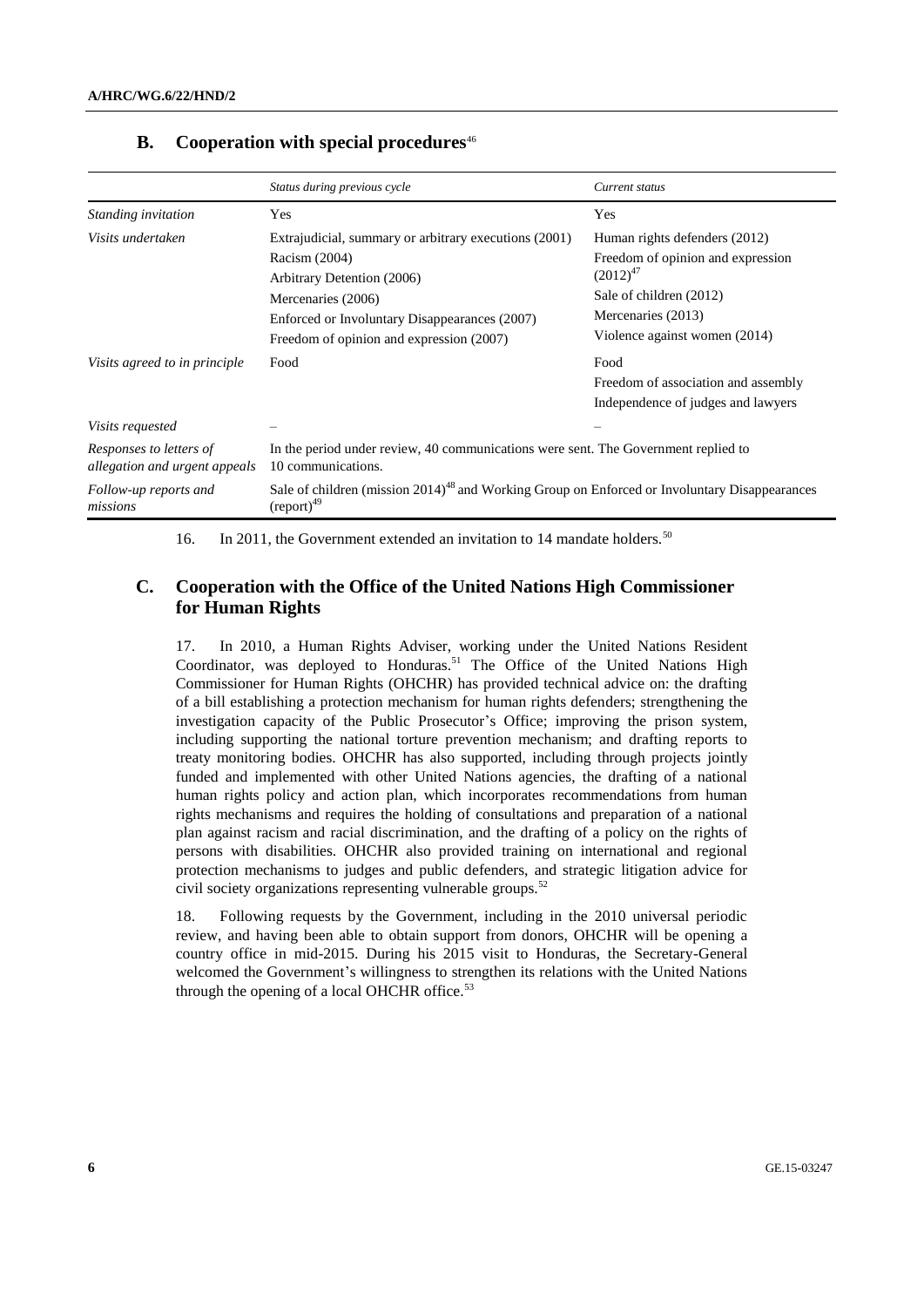## **III. Implementation of international human rights obligations, taking into account applicable international humanitarian law**

### **A. Equality and non-discrimination**

CERD encouraged the State party to intensify its awareness-raising campaigns and to implement the Convention through the National Action Plan on Racism and Racial Discrimination currently being drawn up.<sup>54</sup>

20. UNCT points out that women suffer discrimination with regard to the enjoyment of the right to work, fair pay and political participation. <sup>55</sup> CERD expressed concern that indigenous and Afro-Honduran women continue to face multiple forms of discrimination and recommended that Honduras include a gender perspective in all policies and strategies against racial discrimination. 56

21. UNCT points out that, despite the amendments to the Criminal Code to bring national legislation into line with international standards, discriminatory attitudes to sexual orientation and gender identity continue to exist.<sup>57</sup>

#### **B. Right to life, liberty and security of the person**

22. The Special Rapporteur on violence against women indicated that the proliferation of small and light weapons, the drug trade, and the actions of violent gangs contributed to high levels of violence. The role and continuing influence of the military in general, particularly in policing and education activities, was of concern.<sup>58</sup>

23. Following up on the concern raised by the Human Rights Committee (HR Committee) at the high number of extrajudicial executions of children, Honduras wrote: "In 2010 there have been 108 reports, of which 36 are still active cases with an identified accused; in 20 cases arrest warrants have been issued and 51 cases are under investigation; only 1 case has been dismissed." 59

24. The Committee on the Rights of the Child (CRC) requested information about the measures put in place to prevent and investigate murders of children and adolescents, and to punish those responsible.<sup>60</sup> The Committee against Torture (CAT) requested information on measures taken to investigate allegations of extrajudicial killings, in particular of minors.<sup>61</sup>

25. The Working Group on mercenaries noted that in 2011, the murder rate in Honduras had more than doubled since  $2005$ .<sup>62</sup> The Working Group reported that, in the absence of a guarantee of security by the State, the civilian population commonly possessed and carried weapons and firearms to protect themselves. Pursuant to the Act on Control of Firearms, Ammunition, Explosives and Other Related Instruments, every person could apply for a licence to possess and carry up to five firearms.<sup>63</sup> It concluded that the existing legal and regulatory framework fell short of international standards, and its implementation was hampered by the lack of institutional capacity to regulate private security companies, which dominated and controlled the security sector in Honduras. The Working Group recommended, inter alia amending the law and regulations for granting licences to private military and/or security companies;<sup>64</sup> enhancing the capacity of the police and public prosecutors to investigate and prosecute crimes committed by private security guards and to ensure that victims received effective remedies;<sup>65</sup> and amending the Penal Code to include a definition of "mercenary" in domestic legislation and specifically prohibit the activities of mercenaries.<sup>66</sup>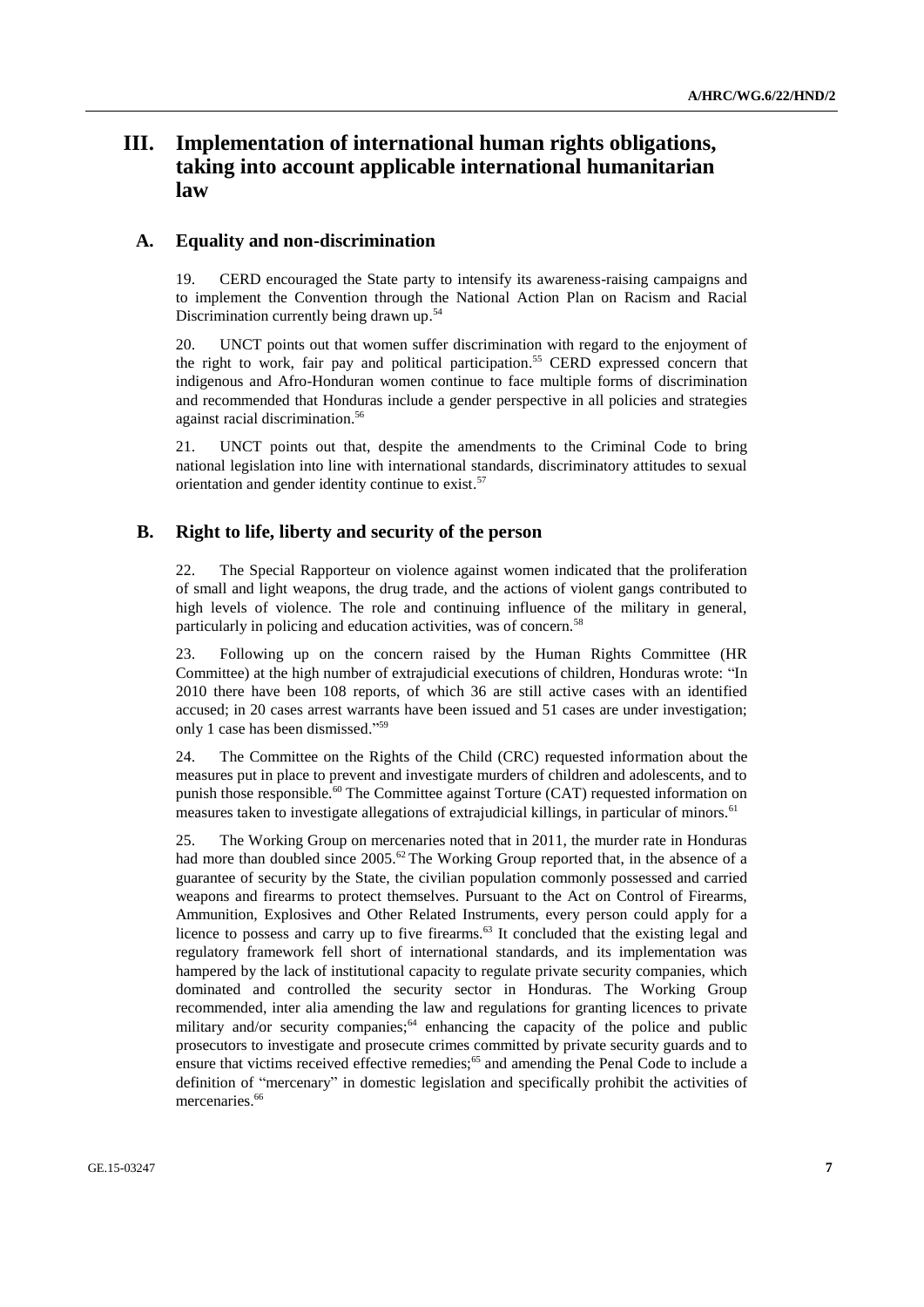26. The Working Group on Enforced or Involuntary Disappearances noted with concern reports that no significant progress had been made in the search for missing persons.<sup>67</sup>

27. CAT requested that Honduras comment on cases of police brutality and ill-treatment of detainees, in particular by the police patrols and members of the National Criminal Investigation Directorate.<sup>68</sup>

28. UNCT reports that the National Prison System Act represents a significant legislative development. However, it highlights the fact that, in 2013, the Inter-American Commission on Human Rights identified major structural deficiencies that put the lives of persons deprived of their liberty at risk. UNCT points out that the Government is currently developing a national prison policy.<sup>69</sup> CAT requested information about steps that had been taken to improve living conditions and address overcrowding in prisons and other detention centres, and to reduce inter-prisoner violence.<sup>70</sup> CAT also requested details on the findings of the investigation following the fire that had occurred on 15 February 2012 in the Comayagua Prison Farm, in which more than  $350$  prisoners died.<sup>71</sup>

29. The Special Rapporteur on violence against women indicated that the number of incarcerated women in Honduras was growing, with the major cause of incarceration being associated with gangs, extortion, and dealing in drug- related activities. Her interviews with detainees had revealed a lack of State support, including in terms of access to medical and social services; transport to and from court to attend scheduled hearings; inappropriate legal representation; the length of pretrial detention; and the lack of effective investigation into cases, which resulted in disproportionate sentencing for certain crimes.<sup>72</sup>

30. She also indicated that violence against women was widespread and systematic and that challenges faced in addressing that violence included gender discrimination in the justice system, inconsistencies in the interpretation and implementation of legislation and the lack of access to services that promoted safety and addressed prevention.<sup>73</sup>

31. According to information received by CAT, violence against transgender individuals was a serious problem in Honduras: 10 transgender women had been murdered between November 2010 and November 2011 in attacks ranging from armed assault to ones in which the victims had been set on fire. Reports had been received concerning the alleged involvement of members of the police force in some of those crimes.<sup>74</sup>

32. The Special Rapporteur on violence against women noted that trafficking in persons for the purposes of sexual exploitation was underreported.<sup>75</sup> The Special Rapporteur on the sale of children indicated that some of the good practices she had observed in 2012, such as the unit on commercial sexual exploitation and trafficking of the Office of the Special Prosecutor for Children, were expanding. However, she noted with concern that the special police unit on trafficking had been dismantled and the national complaints hotline known as "Breaking the Silence" discontinued. She urged the authorities to re-establish both.<sup>76</sup>

33. The Special Rapporteur on the sale of children recommended that Honduras eliminate the inconsistencies and gaps in legislation that legitimized exceptions to the minimum age for child labour.<sup>77</sup>

#### **C. Administration of justice, including impunity, and the rule of law**

34. In 2012, the Special Rapporteur on the independence of judges and lawyers expressed concern about the removal from office by Congress of four out of the five judges of the Constitutional Chamber of the Supreme Court of Justice, apparently a political reprisal measure. <sup>78</sup> CERD also expressed its concern about the dismissals and reminded Honduras that the principle of judicial tenure is a fundamental guarantee for the protection of judicial independence. 79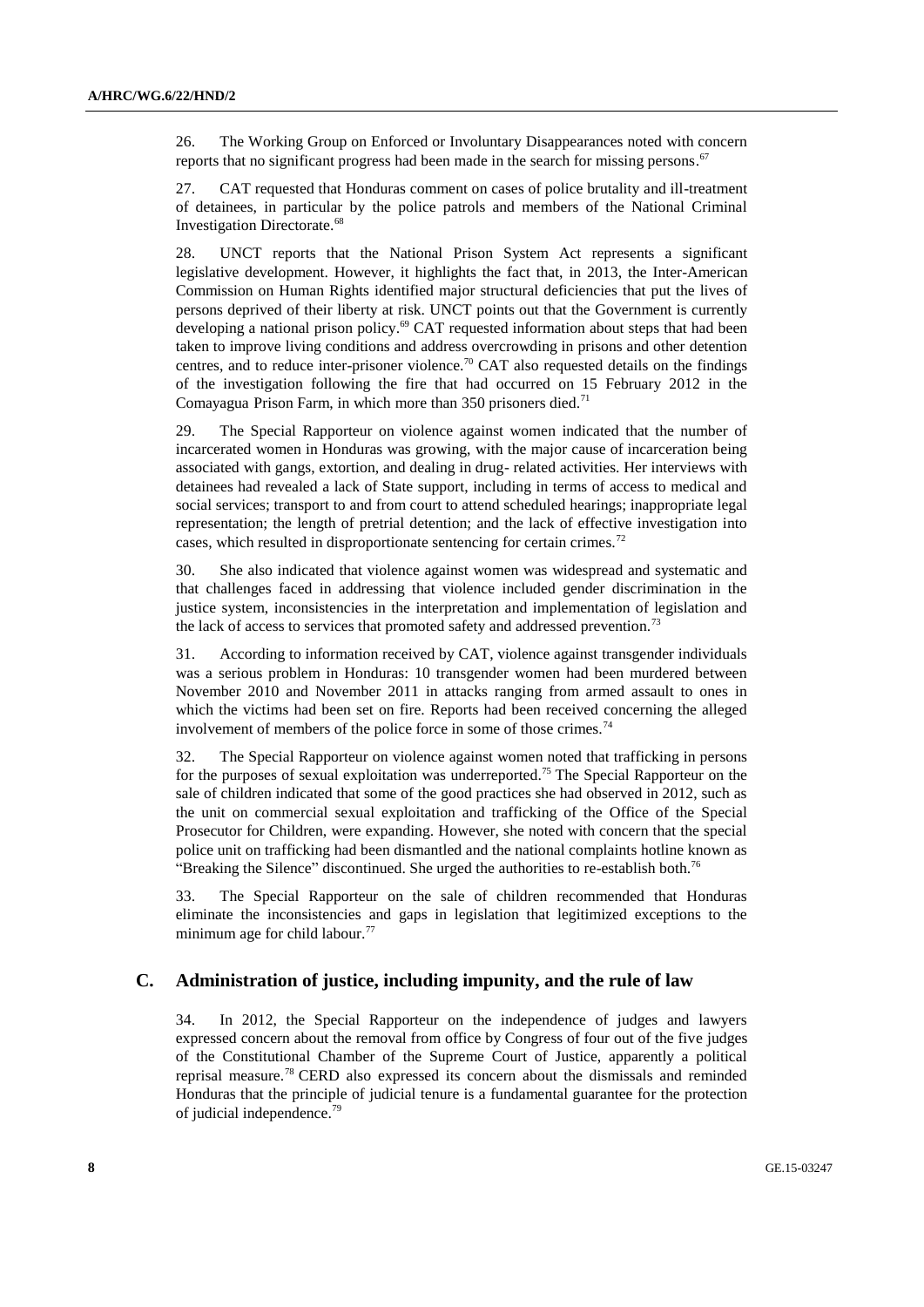35. UNCT points out that two recommendations arising from the first cycle of the universal periodic review made reference to the case of four Supreme Court judges who had openly criticized the coup d'état,<sup>80</sup> and reports that the case has been submitted to the Inter-American Commission on Human Rights, which has referred it to the Inter-American Court of Human Rights. 81

36. The Subcommittee on Prevention of Torture recommended that the national preventive mechanism develop guidelines for reporting cases of violations of the rights of persons deprived of their liberty.<sup>82</sup>

37. CERD recommended that Honduras should facilitate access to justice so that indigenous peoples and Afro-Honduran communities and their members may bring individual or collective complaints.<sup>83</sup>

38. In 2013 the Special Rapporteur on the independence of judges and lawyers and the Special Rapporteur on extrajudicial, summary or arbitrary executions sent a communication to Honduras regarding the killing of a judge, against a backdrop of assaults on the independence of the judiciary. The Special Rapporteurs noted reports that this was not the first murder of a member of the country's justice system: 64 had been killed since 2010.<sup>84</sup> In 2012 the United Nations High Commissioner for Human Rights said that the killing of two human rights lawyers was symptomatic of "the chronic insecurity" facing lawyers, journalists and other human rights defenders in the country, and called on the Government to take urgent steps to combat impunity.<sup>85</sup>

39. UNCT reports that the adoption of the Act on the Council of the Judiciary represented a step towards greater independence in the administration of justice. However, questions have been raised about certain provisions of the Act that might leave the way open to external interference, particularly by the President of the Council.<sup>86</sup> In 2011, the Special Rapporteur on the independence of judges and lawyers recommended that the Council's independent and impartial functioning be guaranteed.<sup>87</sup> In 2012, CAT requested information on the measures taken to ensure the full independence of the judiciary.<sup>88</sup>

40. The Special Rapporteur on the situation of human rights defenders recommended that reports of threats and attacks against human rights defenders should be investigated ex officio and that the witness protection programme of the Office of the Public Prosecutor should be significantly strengthened.<sup>89</sup> She noted that the pervasive impunity and absence of effective investigations of human rights violations undermined the administration of justice and damaged the public's trust in the authorities.<sup>90</sup> In 2013, the Special Rapporteur on the right to freedom of opinion and expression made similar observations.<sup>91</sup>

41. The Special Rapporteur on the sale of children noted that a new system of juvenile courts had been established under the Code on Children and Adolescents. <sup>92</sup> She recommended that Honduras reinforce criminal investigation processes and punish perpetrators of the sale and sexual exploitation of children; re-establish the division which had formerly worked to combat the abuse, trafficking and commercial sexual exploitation of children and adolescents (DATESI); allocate more resources to the Office of the Special Prosecutor for Children; and adopt a proactive approach in criminal investigations and prosecutions. <sup>93</sup> CAT requested information on efforts to address the widespread use of preventive detention for minors accused of serious offences such as membership of youth gangs or *maras*. <sup>94</sup> CRC asked about the social rehabilitation services available for children and adolescents recruited by armed groups (including gangs).<sup>95</sup>

42. The Special Rapporteur on violence against women stated that the failure of the authorities to exercise due diligence in investigating, prosecuting and punishing perpetrators of violence against women contributed to an environment of impunity. She was concerned at the lack of sufficient facilities, such as shelters for battered women and safe houses for women who had to enter the witness protection programme.<sup>96</sup>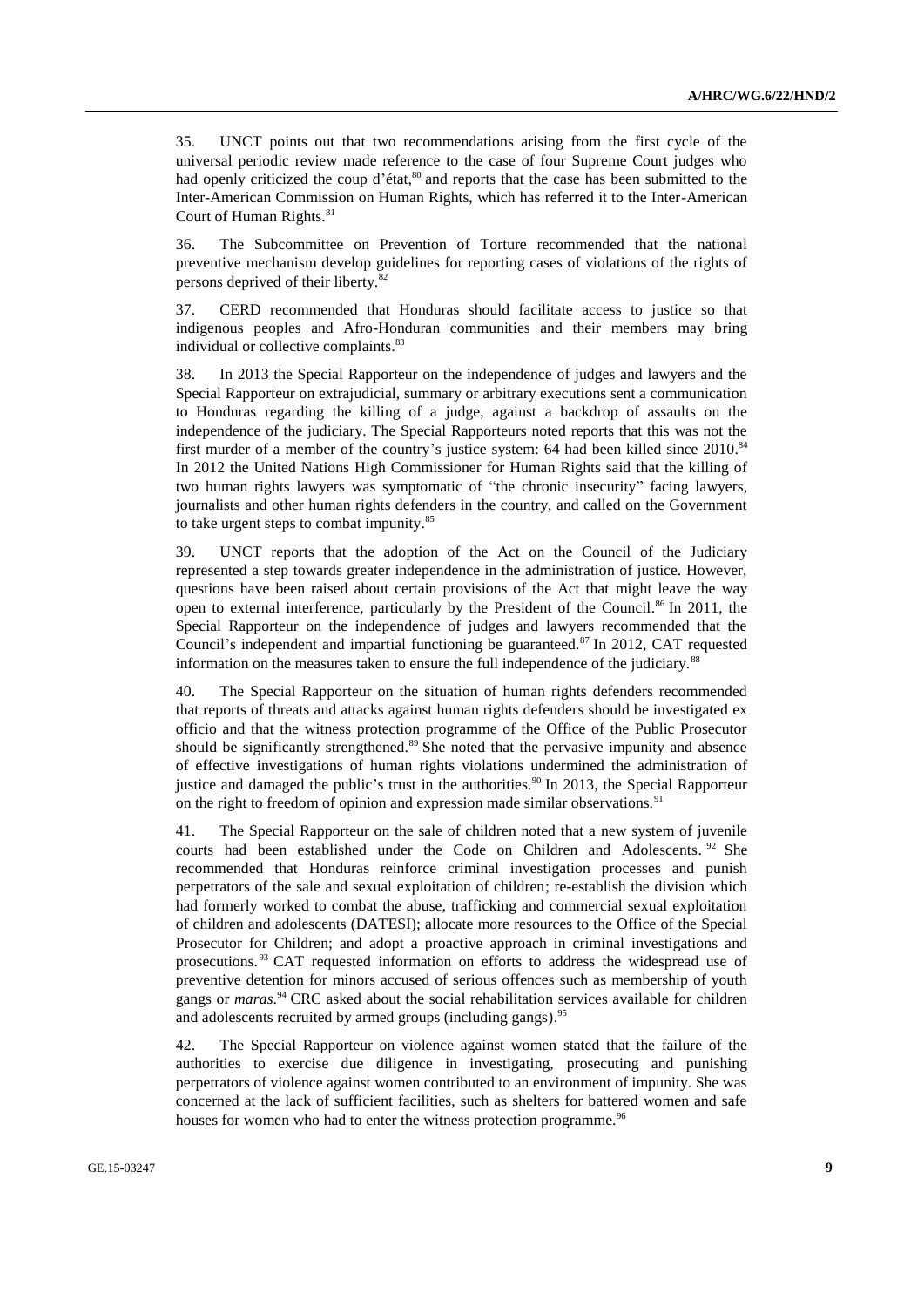43. The Special Rapporteur on the right to freedom of opinion and expression underscored the need to give serious consideration to the recommendations of the Truth and Reconciliation Commission.<sup>97</sup> In 2012, CAT asked Honduras to comment on information contained in a report of the Truth and Reconciliation Commission of July 2011, according to which members of the Honduran armed forces and officials of the various national police directorates had taken part in the "systematic obstruction" of criminal investigations into serious human rights violations.<sup>98</sup>

44. The Working Group on Enforced or Involuntary Disappearances noted with concern that the amnesty laws hindered the investigation and prosecution of alleged perpetrators of human rights violations.<sup>99</sup>

### **D. Right to privacy, marriage and family life**

45. UNCT pointed out that the recent amendment to the Family Code had ratified the provisions of the Constitution "prohibiting same sex marriage or de facto union".<sup>100</sup>

## **E. Freedom of religion or belief, expression, association and peaceful assembly, and right to participate in public and political life**

46. The United Nations Educational, Scientific and Cultural Organization (UNESCO) reported that it had recorded 23 killings of journalists or media professionals between 2008 and 2013. According to the information provided to UNESCO by Honduras, the perpetrator had been convicted in one case, and in all others, the judicial inquiries were ongoing.<sup>101</sup>

47. CERD deplored the fact that human rights defenders, especially indigenous and Afro-Honduran leaders, continued to be subjected to serious physical assault. It recommended that Honduras protect them and adopt the bill on protecting human rights defenders, journalists, media professionals and persons responsible for the administration of justice.<sup>102</sup> The Special Rapporteur on the right to freedom of opinion and expression recommended that all cases involving violence directed at journalists, social communicators or human rights defenders be immediately referred to the Office of the Special Prosecutor for Human Rights, $103$  and that a mechanism for the protection of those groups be created.<sup>104</sup>

48. In 2014, the Special Rapporteur on the right to freedom of opinion and expression and the Special Rapporteur on the situation of human rights defenders said they would like to see the bill adopted and a mechanism established for the protection of human rights defenders and journalists. 105

49. In 2014, the Special Rapporteur on the situation of human rights defenders reiterated her concern about the climate of violence and insecurity in which human rights defenders operated. 106

50. The Special Rapporteur also expressed concern about the great dangers facing defenders of LGBTI rights.<sup>107</sup>

51. The Special Rapporteur was also concerned about the possibility of a counteramendment to article 321 of the Criminal Code to repeal the section of the article aimed at putting a stop to discrimination on the basis of gender identity and sexual orientation.<sup>108</sup>

52. The Special Rapporteur on the right to freedom of opinion and expression recommended that defamation, slander and libel be decriminalized and converted into matters regulated by civil law,<sup>109</sup> and that journalists and social communicators be protected from frivolous litigation.<sup>110</sup> UNESCO referred to the criminal defamation law in the Penal Code (desacato law – Article 345) and noted that in 2005, the Constitutional Chamber of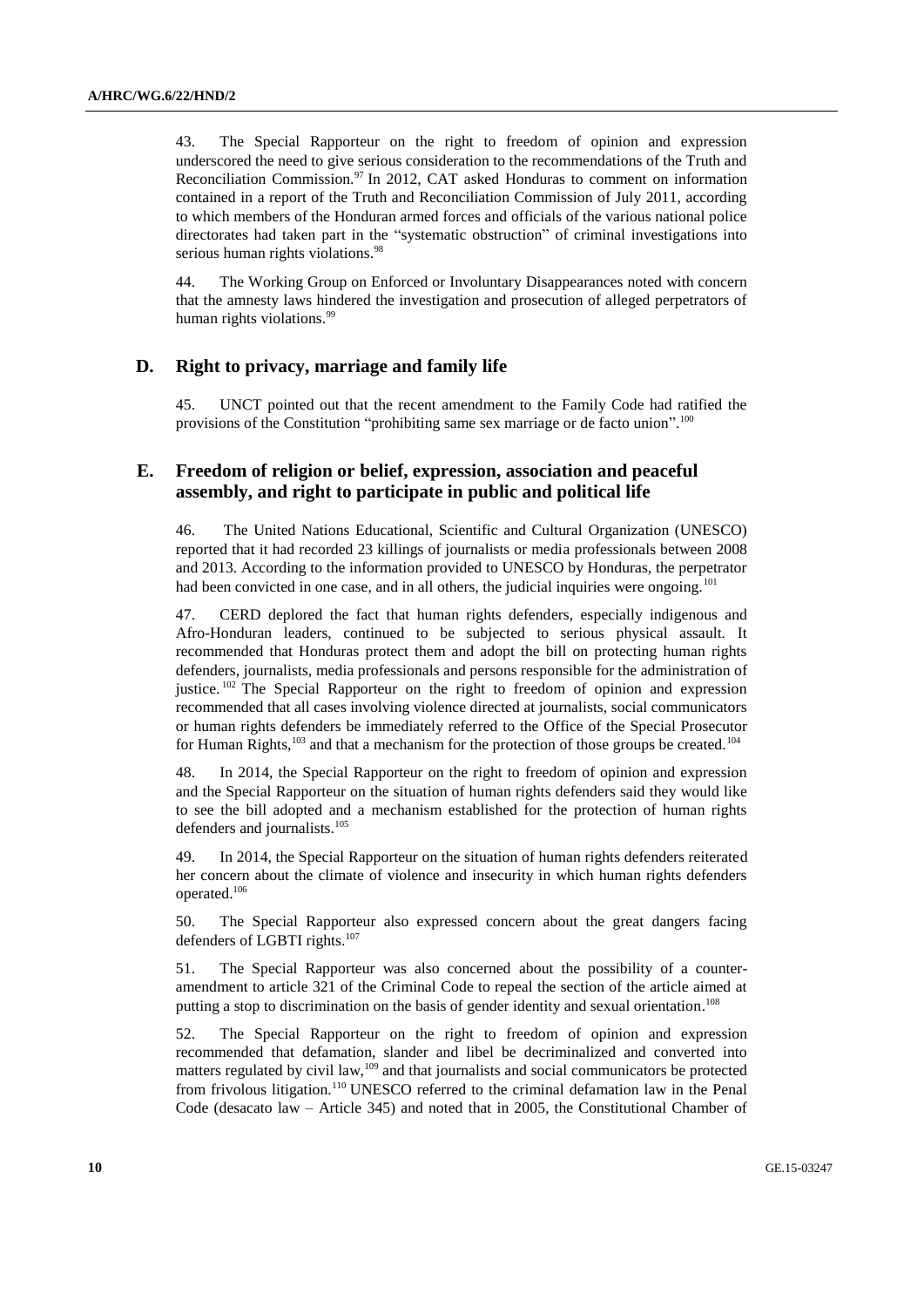the Supreme Court had decided that the defamation law, which penalized offensive expressions directed at public officials with two to four years imprisonment, was unconstitutional. UNESCO noted, however, that in 2013, the Supreme Court had sentenced a journalist to 16 months in prison on criminal defamation charges.<sup>111</sup>

53. CERD recommended that Honduras ensure the full participation of indigenous peoples and Afro-Honduran communities in decision-making institutions and at all levels of public service.<sup>112</sup>

#### **F. Right to work and to just and favourable conditions of work**

54. UNCT reports that the right to collective bargaining has been impaired by article 536 of the Labour Code, which states that public employees' unions cannot submit petitions or enter into collective agreements. It also points out that the International Labour Organization (ILO) is currently examining alleged violations of freedom of association.<sup>113</sup>

55. CERD remained concerned about the deplorable situation of the Miskito divers, who suffer work injuries because minimum safe diving conditions are not in place. It requested information about the situation of the Miskito divers concerned, the inspection programmes carried out and the availability of social programmes, insurance schemes and health services.<sup>114</sup>

56. The Special Rapporteur on violence against women indicated that women continued to be disproportionately overrepresented in low paid, part-time and insecure work.<sup>115</sup>

#### **G. Right to social security and to an adequate standard of living**

57. CERD noted that the indigenous peoples and Afro-Honduran communities were particularly badly affected by poverty and social exclusion. It urged the Government to implement social inclusion and development policies to reduce inequality and poverty, and recommended that action be taken to break the link between poverty and racism.<sup>116</sup>

58. UNCT mentions the limited availability and unequal distribution of arable land, something which restricts food production. With the adoption of the Act on the Overhaul of Public Finances, a sales tax is now levied, including on some family food basket items, which resulted in price increases of 106 per cent in 2014.<sup>117</sup>

59. UNCT indicates that, despite the fact that the right to decent housing is recognized in the Constitution and notwithstanding the noticeable improvements made as a result of various programmes and the creation of the National Housing Commission, some 13.3 per cent of dwellings nationwide are still without adequate water supply or sanitation. In rural areas, this figure increases to 25 per cent, while in the department of Gracias a Dios 87 per cent of homes do not have access to drinking water. 118

### **H. Right to health**

60. UNCT reports that, in 2013, the Supreme Court of Justice upheld an application for *amparo* for violation of the right to health care in public hospitals, thereby setting a precedent for the enforceability of economic, social and cultural rights in the national courts. 119

61. UNCT points out that the free provision of antiretroviral drugs is hampered by shortages, delivery delays and out-of-date medicines.<sup>120</sup>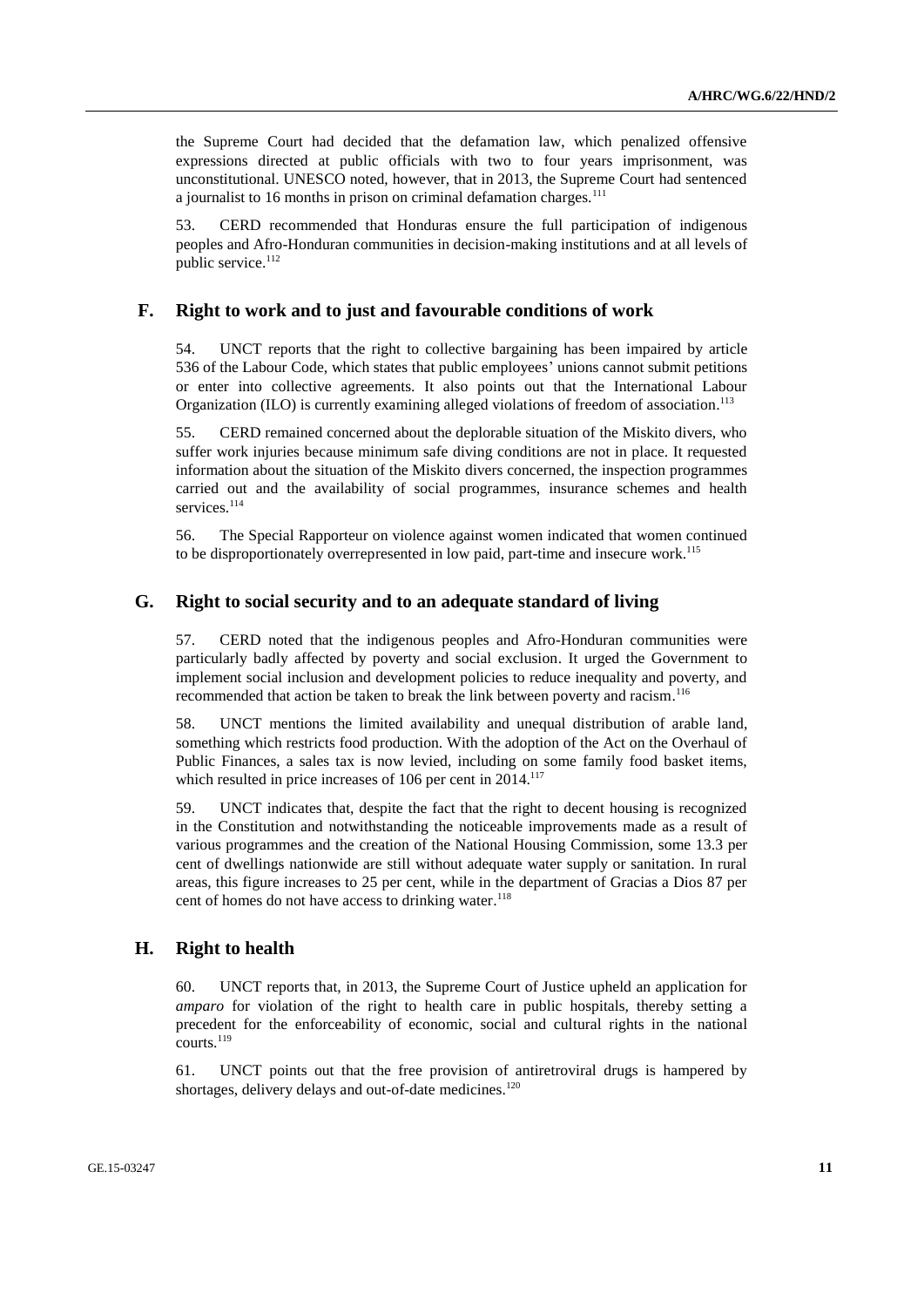62. In 2012, the Special Rapporteur on the right to health and the Special Rapporteur on violence against women sent a communication regarding the criminalization of the use of the emergency contraceptive pill. Reports indicated that Decree No. 54-2009, passed by Congress in April 2009, introduced criminal penalties for promoting the use, sale or purchase of the pill, and for any policy relating to the marketing of emergency contraception. Any violation of the Decree would incur the same criminal penalties as provided in the Criminal Code for abortion, i.e., from 3 to 10 years' imprisonment for any person performing or undergoing an abortion. 121

## **I. Right to education**

63. UNCT reports that the new Education Act establishes that education is free of charge, and compulsory up to secondary level. According to government figures cited by UNCT, education coverage for children aged between 6 and 11 is 92.3 per cent. However, more than 330,000 children are not enrolled in school. The poorest children continue to be the most marginalized group: 53 per cent of children in rural areas do not finish primary education owing to their entry into the labour market.<sup>122</sup>

64. UNESCO acknowledged the adoption of a special plan to give access to education to persons with penal records and increase budget allocations for the education sector. It recommended that Honduras further promote human rights education and take additional measures to include people from vulnerable groups in its educational system.<sup>123</sup>

## **J. Cultural rights**

65. CERD recommended the adoption of multilingual intercultural education, bearing in mind the need to strengthen or revive the languages of the indigenous peoples and Afro-Honduran communities. 124

### **K. Persons with disabilities**

66. UNCT states that no data is available on the situation of persons with disabilities, which makes it difficult to implement policies and programmes. Although Honduras has an Act on Equity and Comprehensive Development for Persons with Disabilities, it predates the Convention on the Rights of Persons with Disabilities and thus is not in line with the Convention.<sup>125</sup> Honduras has a public policy but implementation has been slow.<sup>126</sup>

## **L. Minorities and indigenous peoples**

67. CERD recommended that Honduras should consider the compatibility of the Organic Act on Employment and Economic Development Areas with the instruments relating to the rights of indigenous peoples and Afro-descendants.<sup>127</sup>

68. CERD noted the lack of consultation on development and natural resources projects and other legislation or projects affecting the indigenous peoples and Afro-Honduran communities. It urged Honduras to develop mechanisms for implementing that right and guaranteeing access to the courts so that they may defend their traditional rights and their right to be consulted before concessions are awarded, as well as their right to receive fair compensation for any harm or damage suffered. <sup>128</sup> UNCT points out that Honduras is a party to the ILO Indigenous and Tribal Peoples Convention, 1989 (No. 169) but has no legislation regulating the consultation mechanism.<sup>129</sup>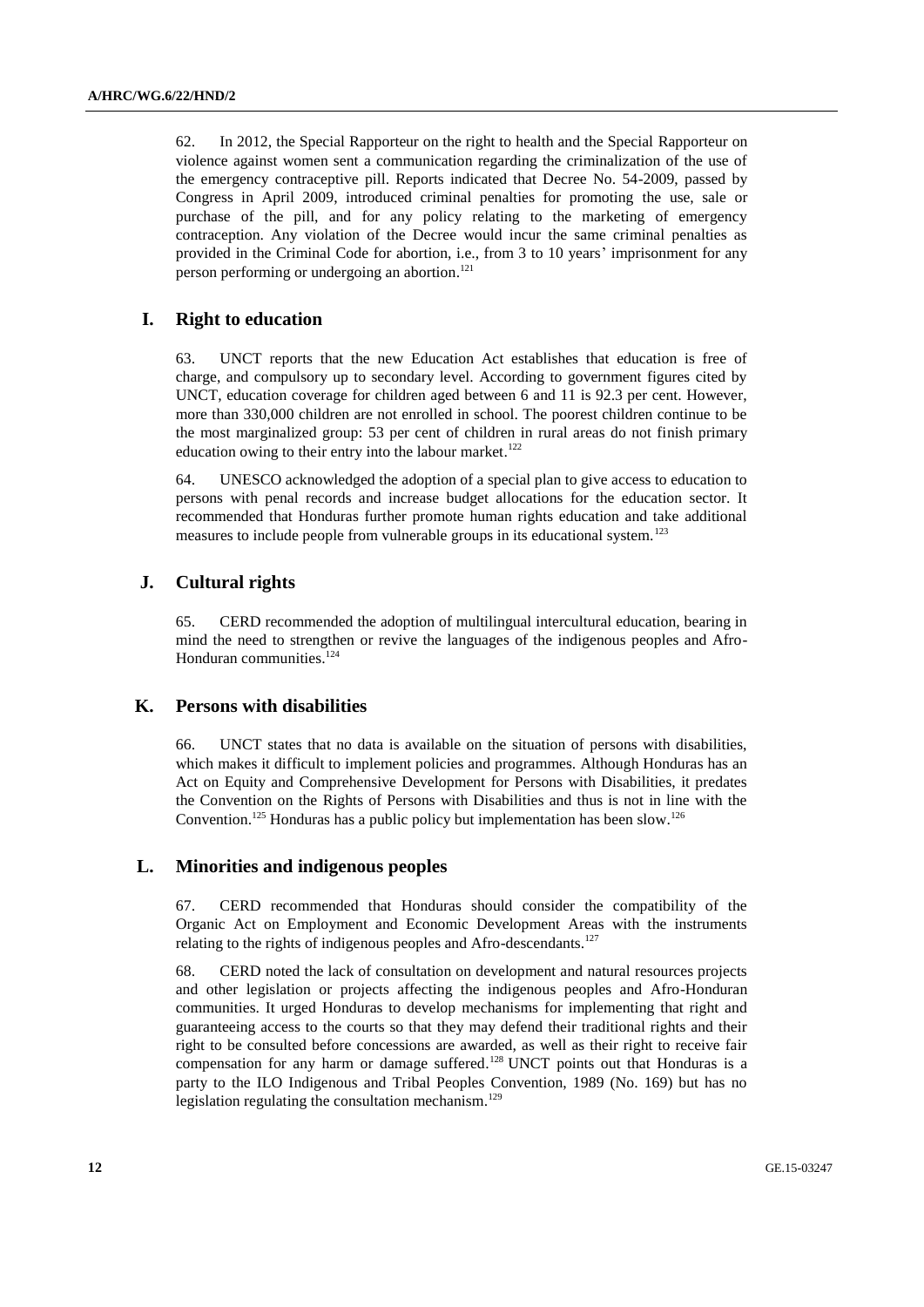69. The Special Rapporteur on violence against women was concerned about violence against indigenous women and women and girls of African descent, and the eviction of indigenous peoples from their lands in favour of corporate development projects, which placed entire communities in situations of extreme risk and vulnerability.<sup>130</sup>

70. UNCT reports that the rates of child mortality and chronic child malnutrition are higher among the indigenous and Afro-Honduran communities than the national average. Non-registration of births also affects those communities more than the rest of the Honduran population, with the Miskito people particularly badly affected.<sup>131</sup>

#### **M. Migrants**

71. The Special Rapporteur on violence against women noted reports on the link between gender violence and migration. The causes of migration of women and girls included fleeing because of violence, poverty, lack of opportunity and also a generalized sense of insecurity. The consequences of migration included violence, exploitation, disappearances and forced displacement from families and communities.<sup>132</sup>

72. She noted with concern reports that thousands of unaccompanied children were migrating to a third country, including from Honduras. They were fleeing rising levels of extreme poverty, extortion, risks of forcible recruitment into gangs in their local communities and schools, physical violence, domestic abuse and/or other types of insecurity.<sup>133</sup> CRC requested information on the measures that are to be adopted in order to receive children and adolescents at risk of deportation from another country and ensure that they are returned under humane and safe conditions.<sup>134</sup>

*Notes*

|                   | Unless indicated otherwise, the status of ratification of instruments listed in the table may be found on |
|-------------------|-----------------------------------------------------------------------------------------------------------|
|                   | the official website of the United Nations Treaty Collection database, Office of Legal Affairs of the     |
|                   | United Nations Secretariat, http://treaties.un.org/. Please also refer to the United Nations compilation  |
|                   | on Honduras from the previous cycle (A/HRC/WG.6/9/HND/2).                                                 |
|                   | The following abbreviations have been used in the present document:                                       |
| <b>ICERD</b>      | International Convention on the Elimination of All Forms of Racial Discrimination;                        |
| <b>ICESCR</b>     | International Covenant on Economic, Social and Cultural Rights;                                           |
| <b>OP-ICESCR</b>  | Optional Protocol to ICESCR;                                                                              |
| <b>ICCPR</b>      | International Covenant on Civil and Political Rights;                                                     |
| <b>ICCPR-OP1</b>  | Optional Protocol to ICCPR;                                                                               |
| <b>ICCPR-OP 2</b> | Second Optional Protocol to ICCPR, aiming at the abolition of the death penalty;                          |
| <b>CEDAW</b>      | Convention on the Elimination of All Forms of Discrimination against Women;                               |
| <b>OP-CEDAW</b>   | Optional Protocol to CEDAW;                                                                               |
| <b>CAT</b>        | Convention against Torture and Other Cruel, Inhuman or Degrading Treatment or                             |
|                   | Punishment:                                                                                               |
| OP-CAT            | Optional Protocol to CAT;                                                                                 |
| <b>CRC</b>        | Convention on the Rights of the Child;                                                                    |
| OP-CRC-AC         | Optional Protocol to CRC on the involvement of children in armed conflict;                                |
| OP-CRC-SC         | Optional Protocol to CRC on the sale of children, child prostitution and child<br>pornography;            |
| OP-CRC-IC         | Optional Protocol to CRC on a communications procedure;                                                   |
| <b>ICRMW</b>      | International Convention on the Protection of the Rights of All Migrant Workers                           |
|                   | and Members of Their Families;                                                                            |
| <b>CRPD</b>       | Convention on the Rights of Persons with Disabilities;                                                    |
| <b>OP-CRPD</b>    | Optional Protocol to CRPD;                                                                                |
| <b>ICPPED</b>     | International Convention for the Protection of All Persons from Enforced                                  |
|                   | Disappearance.                                                                                            |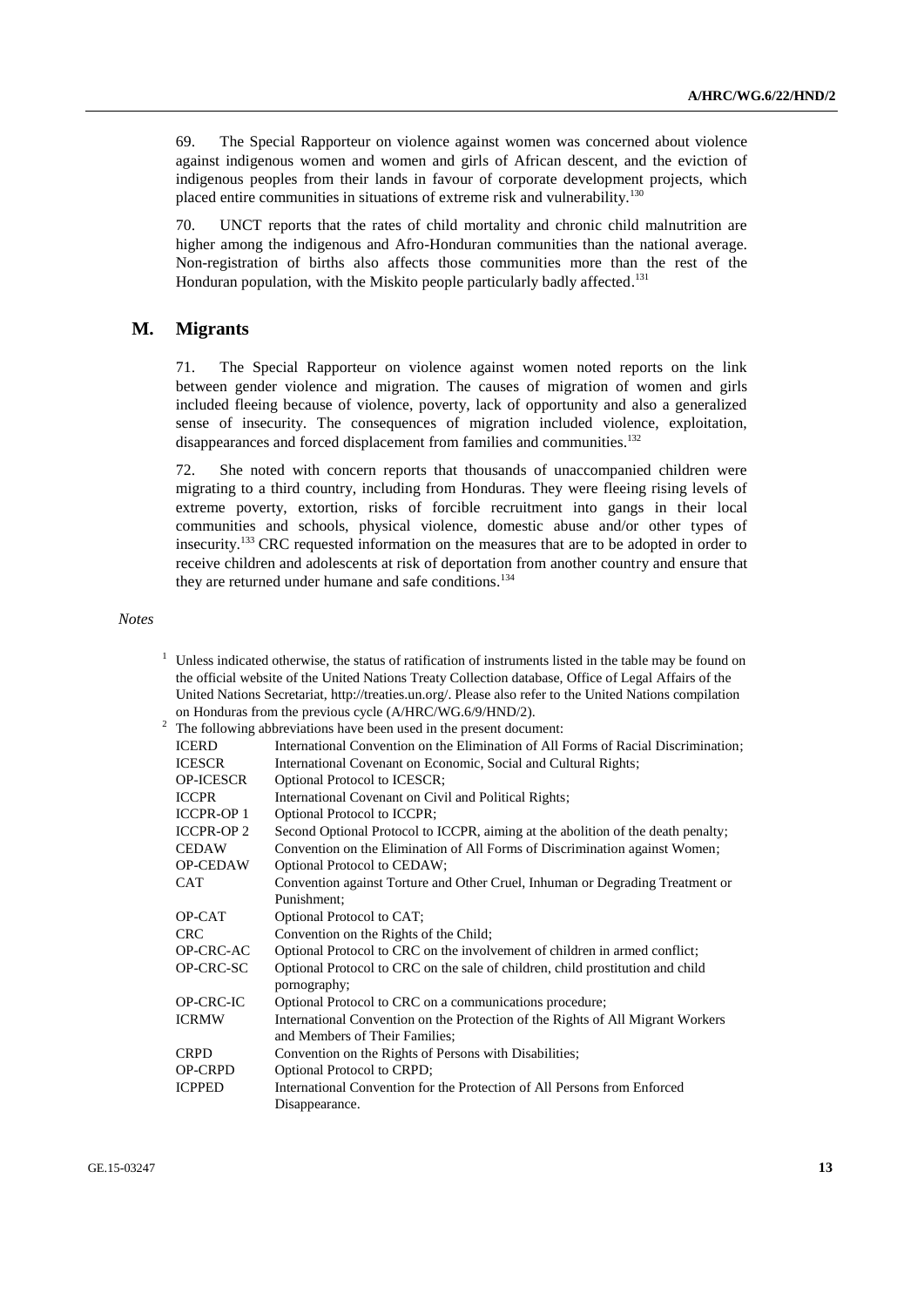- 3 Individual complaints: ICCPR-OP 1, art. 1; OP-CEDAW, art. 1; OP-CRPD, art. 1; OP-ICESCR, art. 1; OP-CRC-IC, art. 5; ICERD, art. 14; CAT, art. 22; ICRMW, art. 77; and ICPPED, art. 31. Inquiry procedure: OP-CEDAW, art. 8; CAT, art. 20; ICPPED, art. 33; OP-CRPD, art. 6; OP-ICESCR, art. 11; and OP-CRC-IC, art. 13. Inter-State complaints: ICCPR, art. 41; ICRMW, art. 76; ICPPED, art. 32; CAT, art. 21; OP-ICESCR, art. 10; and OP-CRC-IC, art. 12. Urgent action: ICPPED, art. 30.
- 4 Protocol to Prevent, Suppress and Punish Trafficking in Persons, Especially Women and Children, supplementing the United Nations Convention against Transnational Organized Crime.
- <sup>5</sup> Geneva Convention for the Amelioration of the Condition of the Wounded and Sick in Armed Forces in the Field (First Convention); Geneva Convention for the Amelioration of the Condition of Wounded, Sick and Shipwrecked Members of Armed Forces at Sea (Second Convention); Geneva Convention relative to the Treatment of Prisoners of War (Third Convention); Geneva Convention relative to the Protection of Civilian Persons in Time of War (Fourth Convention); Protocol Additional to the Geneva Conventions of 12 August 1949, and relating to the Protection of Victims of International Armed Conflicts (Protocol I); Protocol Additional to the Geneva Conventions of 12 August 1949, and relating to the Protection of Victims of Non-International Armed Conflicts (Protocol II); Protocol Additional to the Geneva Conventions of 12 August 1949, and relating to the Adoption of an Additional Distinctive Emblem (Protocol III). For the official status of ratifications, see International Committee of the Red Cross, at https://www.icrc.org/IHL.
- 6 International Labour Organization Convention No. 29 concerning Forced or Compulsory Labour; Convention No. 105 concerning the Abolition of Forced Labour; Convention No. 87 concerning Freedom of Association and Protection of the Right to Organise; Convention No. 98 concerning the Application of the Principles of the Right to Organise and to Bargain Collectively; Convention No. 100 concerning Equal Remuneration for Men and Women Workers for Work of Equal Value; Convention No. 111 concerning Discrimination in Respect of Employment and Occupation; Convention No. 138 concerning Minimum Age for Admission to Employment; Convention No. 182 concerning the Prohibition and Immediate Action for the Elimination of the Worst Forms of Child Labour.
- 7 International Labour Organization Convention No. 169 concerning Indigenous and Tribal Peoples in Independent Countries.
- 8 International Labour Organization Convention No. 189 concerning Decent Work for Domestic Workers.
- <sup>9</sup> Concluding observations of the Committee on the Elimination of Racial Discrimination on the combined initial and second to fifth periodic reports of Honduras (CERD/C/HND/CO/1-5), para. 22.
- <sup>10</sup> Ibid., para. 23.
- $11$  UNCT, submission for the UPR of Honduras, paras. 4–6.
- $\frac{12}{13}$  Ibid., para. 5.
- Ibid., para. 5
- <sup>14</sup> Ibid., para. 5<br><sup>15</sup> CERD/C/HN
- $^{15}$  CERD/C/HND/CO/1-5, para. 9.<br> $^{16}$  Jbid, para. 10
- $\frac{16}{17}$  Ibid., para. 10.
- <sup>17</sup> UNCT, submission for the UPR of Honduras, para. 27. See also list of issues prior to the submission of the second periodic report of Honduras adopted by the Committee against Torture (CAT/C/HND/Q/2), para. 1.
- <sup>18</sup> UNCT, submission for the UPR of Honduras, para. 6.
- <sup>19</sup> Press release dated 25 April 2014, "UN expert on sale and sexual exploitation of children asks Honduras for measures to effectively protect children". Available from [www.ohchr.org/EN/](file:///C:/Users/Tradeng/AppData/Local/Downloads/www.ohchr.org/EN/NewsEvents/Pages/DisplayNews.aspx%3fNewsID=14539&LangID=E) [NewsEvents/Pages/DisplayNews.aspx?NewsID=14539&LangID=E,](file:///C:/Users/Tradeng/AppData/Local/Downloads/www.ohchr.org/EN/NewsEvents/Pages/DisplayNews.aspx%3fNewsID=14539&LangID=E) and the report of the Special Rapporteur on the sale of children, child prostitution and child pornography, Ms. Najat Maalla M'jid: Follow-up visit to Honduras (A/HRC/28/56/Add.1), para.18. See also the list of issues in relation to the report submitted by Honduras under article 12, paragraph 1, of the Optional Protocol to the Convention on the Rights of the Child on the sale of children, child prostitution and child pornography (CRC/C/OPSC/HND/Q/1), para. 7.
- <sup>20</sup> UNCT, submission for the UPR of Honduras, para. 38.
- <sup>21</sup> According to article 5 of the rules of procedure of the International Coordinating Committee of National Institutions for the Promotion and Protection of Human Rights (ICC) Sub-Committee on Accreditation, the classifications for accreditation used by the Sub-Committee are: A: Voting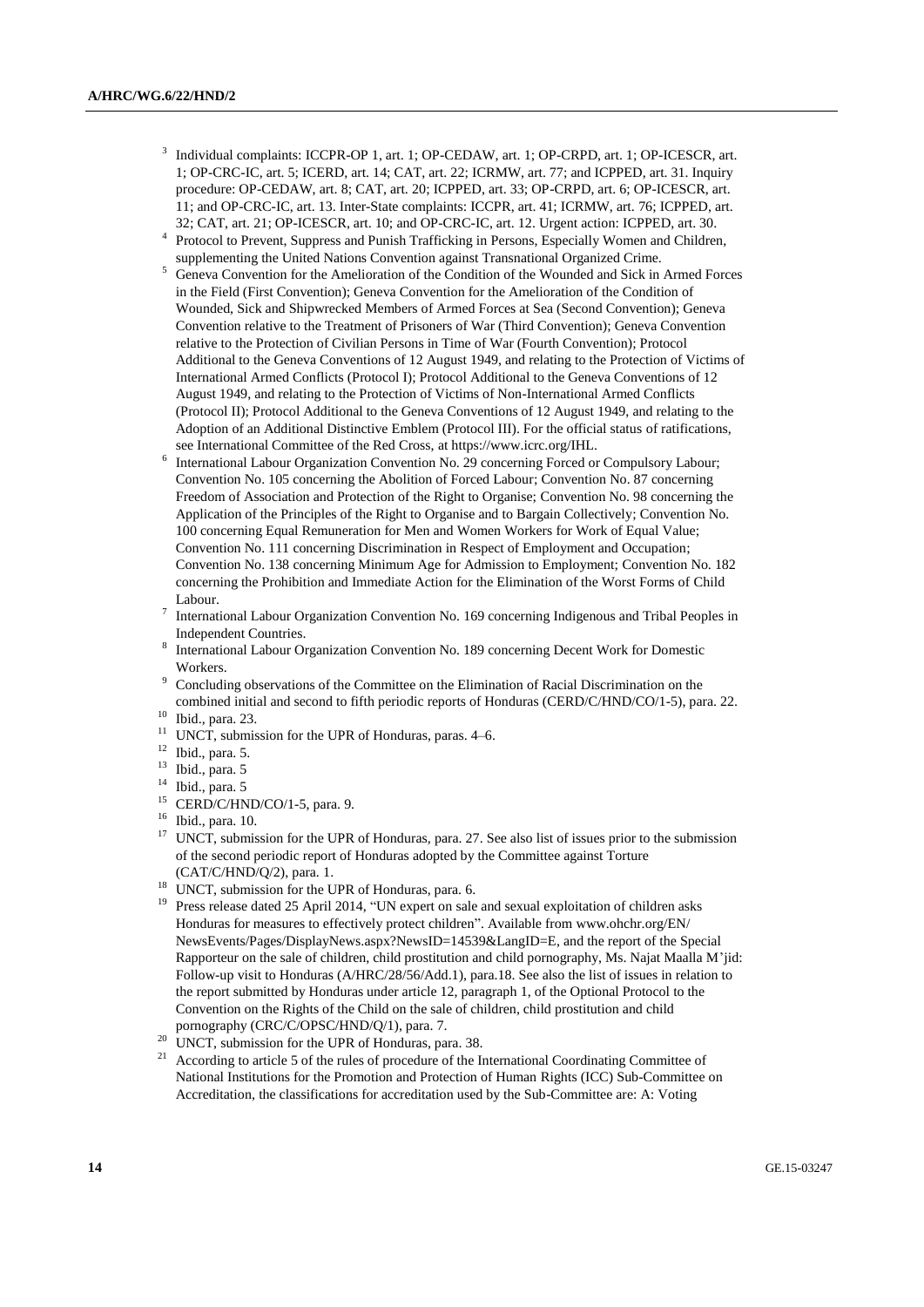Member (fully in compliance with each of the Paris Principles), B: Non-Voting Member (not fully in compliance with each of the Paris Principles or insufficient information provided to make a determination), C: No Status (not in compliance with the Paris Principles).

- <sup>22</sup> For the list of national human rights institutions with accreditation status granted by the International Coordinating Committee of National Institutions for the Promotion and Protection of Human Rights (ICC), see A/HRC/27/40, annex.
- <sup>23</sup> CERD/C/HND/CO/1-5, para. 12. See also CAT/C/HND/Q/2, para. 6.
- <sup>24</sup> Report of the Special Rapporteur on the situation of human rights defenders, Margaret Sekaggya: Mission to Honduras (A/HRC/22/47/Add.1), para. 140. See also CAT/C/HND/Q/2, para. 6.
- <sup>25</sup> UNCT, submission for the UPR of Honduras, para. 9.
- <sup>26</sup> A/HRC/28/56/Add.1, para. 48 (a).
- <sup>27</sup> CERD/C/HND/CO/1-5, para. 12.
- <sup>28</sup> Report on the visit made by the Subcommittee on Prevention of Torture and Other Cruel, Inhuman or Degrading Treatment or Punishment for the purpose of providing advisory assistance to the national preventive mechanism of Honduras (CAT/OP/HND/3), para. 10. See also CAT/C/HND/Q/2, para. 5.
- $29$  CAT/OP/HND/3, para. 13.
- <sup>30</sup> CAT/OP/HND/3, para. 29. See also CAT/C/HND/Q/2, para. 5.
- <sup>31</sup> CAT/OP/HND/3, para. 30.
- <sup>32</sup> CERD/C/HND/CO/1-5, para. 11.
- <sup>33</sup> Press release dated 14 July 2014, "Special Rapporteur on violence against women finalizes country mission to Honduras and calls for urgent action to address the culture of impunity for crimes against women and girls". Available from
- www.ohchr.org/EN/NewsEvents/Pages/DisplayNews.aspx?NewsID=14833&LangID=E.
- <sup>34</sup> CERD/C/HND/CO/1-5, para. 3.
- <sup>35</sup> UNCT, submission for the UPR of Honduras, para. 12.
- <sup>36</sup> A/HRC/28/56/Add.1, para. 48 (a).
- $37$  The following abbreviations have been used in the present document:

| <b>CERD</b>         | Committee on the Elimination of Racial Discrimination;                       |
|---------------------|------------------------------------------------------------------------------|
| <b>CESCR</b>        | Committee on Economic, Social and Cultural Rights;                           |
| <b>HR</b> Committee | Human Rights Committee;                                                      |
| <b>CEDAW</b>        | Committee on the Elimination of Discrimination against Women;                |
| CAT                 | Committee against Torture;                                                   |
| <b>CRC</b>          | Committee on the Rights of the Child:                                        |
| <b>CMW</b>          | Committee on the Protection of the Rights of All Migrant Workers and Members |
|                     |                                                                              |

- of Their Families;
- CRPD Committee on the Rights of Persons with Disabilities;
- CED Committee on Enforced Disappearances;
- SPT Subcommittee on Prevention of Torture.
- $^{38}$  CERD/C/HND/CO/1-5, para. 27.
- <sup>39</sup> Concluding observations of the Human Rights Committee (CCPR/C/HND/CO/1), para. 21.<br><sup>40</sup> Information supplied by Hondyres on the implementation of the concluding observations of
- Information supplied by Honduras on the implementation of the concluding observations of the Human Rights Committee (CCPR/C/HND/CO/1/Add.1).
- <sup>41</sup> Further information received from Honduras on the implementation of the concluding observations of the Human Rights Committee (CCPR/C/HND/CO/1/Add.2).
- <sup>42</sup> Letter from HR Committee to the Permanent Mission of Honduras to the United Nations Office and other international organizations in Geneva, dated 16 December 2010, available from http://tbinternet.ohchr.org/Treaties/CCPR/Shared%20Documents/HND/INT\_CCPR\_FUL\_HND\_118 15\_S.pdf (accessed 5 December 2014). See also letters from HR Committee to the Permanent Mission of Honduras to the United Nations Office and other international organizations in Geneva, dated 27 August 2009, 2 February 2010 and 28 September 2010, available from [http://tbinternet.ohchr.org/Treaties/CCPR/Shared%20Documents/HND/INT\\_CCPR\\_FUL\\_HND\\_118](http://tbinternet.ohchr.org/Treaties/CCPR/Shared%20Documents/HND/INT_CCPR_FUL_HND_11818_S.pdf) [18\\_S.pdf;](http://tbinternet.ohchr.org/Treaties/CCPR/Shared%20Documents/HND/INT_CCPR_FUL_HND_11818_S.pdf) [http://tbinternet.ohchr.org/Treaties/CCPR/Shared%20Documents/](http://tbinternet.ohchr.org/Treaties/CCPR/Shared%20Documents/HND/INT_CCPR_FUL_HND_11817_S.pdf) [HND/INT\\_CCPR\\_FUL\\_HND\\_11817\\_S.pdf;](http://tbinternet.ohchr.org/Treaties/CCPR/Shared%20Documents/HND/INT_CCPR_FUL_HND_11817_S.pdf) and http://tbinternet.ohchr.org/Treaties/CCPR/ Shared%20Documents/HND/INT\_CCPR\_FUL\_HND\_11816\_S.pdf (accessed 5 December 2014).
- Concluding observations of the Committee against Torture (CAT/C/HND/CO/1), para. 31.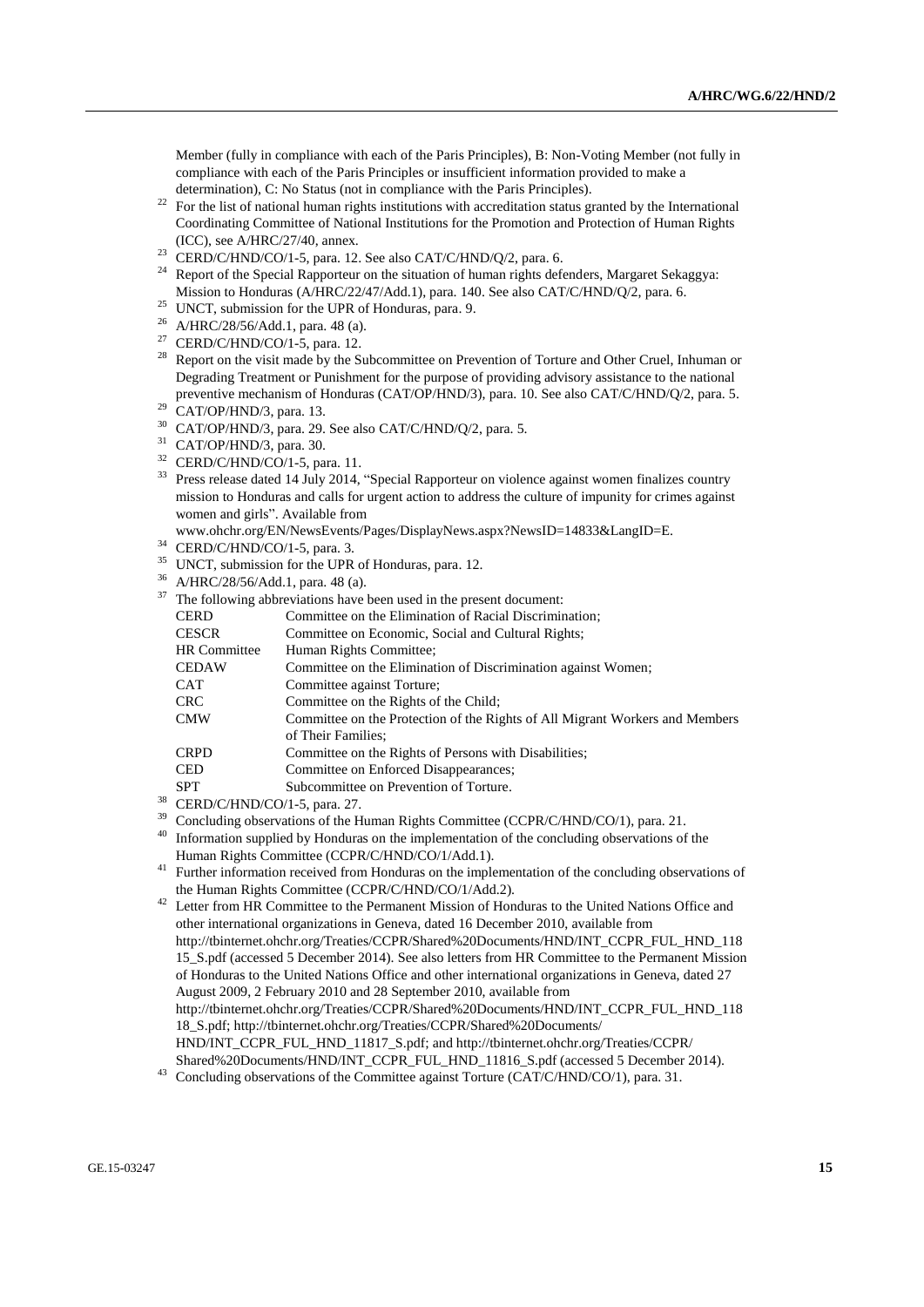Letter from CAT to the Permanent Mission of Honduras to the United Nations Office and other international organizations in Geneva, dated 28 March 2011, available from http://tbinternet.ohchr.org/Treaties/CAT/Shared%20Documents/HND/INT\_CAT\_FUR\_HND\_12339 \_E.pdf (accessed 5 December 2014). See also CAT/C/HND/Q/2, para. 40.

- <sup>46</sup> For the titles of special procedures, see www.ohchr.org/EN/HRBodies/SP/Pages/Themes.aspx and www.ohchr.org/EN/HRBodies/SP/Pages/Countries.aspx.
- <sup>47</sup> Report of the Special Rapporteur on the promotion and protection of the right to freedom of opinion and expression: Mission to Honduras (A/HRC/23/40/Add.1) and Informe del Relator Especial sobre la promoción y protección del derecho a la libertad de opinión y expresión sobre su misión a Honduras: comentarios del Estado sobre el informe del Relator Especial (A/HRC/23/40/Add.3).
- <sup>48</sup> A/HRC/28/56/Add.1.
- <sup>49</sup> Informe del Grupo de Trabajo sobre las Desapariciones Forzadas o Involuntarias: Informe de seguimiento a las recomendaciones hechas por el Grupo de Trabajo sobre las misiones a Guatemala y Honduras (A/HRC/16/48/Add.2).
- <sup>50</sup> See www.ohchr.org/EN/HRBodies/SP/Pages/CountryvisitsF-M.aspx.<br> $^{51}$  See www.obsha.org/EN/Countries J. AC Devious Pages/HNHP Adviser
- See www.ohchr.org/EN/Countries/LACRegion/Pages/HNHRAdviser.aspx.
- $52$  OHCHR Report 2014 (forthcoming); OHCHR Report 2013, pp. 267–269; OHCHR Report 2012, p. 234; OHCHR Report 2011, pp. 295–297 and OHCHR Report 2010, pp. 170–171.
- <sup>53</sup> Press release dated 20 January 2015, "Activities of Secretary-General in Honduras, 14–15 January" (SG/T/3008). Available from www.un.org/press/en/2015/sgt3008.doc.htm.
- <sup>54</sup> CERD/C/HND/CO/1-5, para. 13.
- <sup>55</sup> UNCT, submission for the UPR of Honduras, para. 18.
- <sup>56</sup> CERD/C/HND/CO/1-5, para. 14.
- <sup>57</sup> UNCT, submission for the UPR of Honduras, para. 20.
- <sup>58</sup> Press release, see note 34 above.
- <sup>59</sup> CCPR/C/HND/CO/1/Add.2, para. 1.
- $60$  Lista de cuestiones relativa a los informes periódicos cuarto y quinto combinados de Honduras aprobada por el Comité de los Derechos del Niño (CRC/C/HND/Q/4–5), part I, para. 7.
- <sup>61</sup> CAT/C/HND/Q/2, para. 31.
- <sup>62</sup> Report of the Working Group on the use of mercenaries as a means of violating human rights and impeding the exercise of the right of peoples to self-determination: Mission to Honduras (A/HRC/24/45/Add.1), para. 12.
- <sup>63</sup> Ibid., para. 13.
- $64$  Ibid., p. 2 and para. 55 (a).
- <sup>65</sup> Ibid., para. 55 (f).
- <sup>66</sup> Ibid., para. 55 (i).
- <sup>67</sup> A/HRC/16/48/Add.2, para. 16. See also CAT/C/HND/Q/2, para. 30.
- <sup>68</sup> CAT/C/HND/Q/2, para. 29.
- <sup>69</sup> UNCT, submission for the UPR of Honduras, para. 28.
- <sup>70</sup> CAT/C/HND/Q/2, para. 20.
- $^{71}$  Ibid., para. 23.
- Press release, see note 34 above.
- <sup>73</sup> Ibid.
- <sup>74</sup> CAT/C/HND/Q/2, para. 10.
- <sup>75</sup> Press release, see note 34 above.
- <sup>76</sup> Press release, see note 20 above.
- <sup>77</sup> Report of the Special Rapporteur on the sale of children, child prostitution and child pornography, Najat Maalla M'jid: Mission to Honduras (A/HRC/22/54/Add.2), para. 111 (a).
- <sup>78</sup> Communications report of Special Procedures: Communications sent, 1 December 2012 to 28 February 2013; Replies received, 1 February to 30 April 2013 (A/HRC/23/51), p. 27. See also press release dated 29 January 2013, "Grave atentado a la democracia en Honduras la destitución de magistrados de la Sala Constitucional". Available fro[m www.ohchr.org/SP/NewsEvents/Pages/](file:///C:/Users/Tradeng/AppData/Local/Downloads/www.ohchr.org/SP/NewsEvents/Pages/DisplayNews.aspx%3fNewsID=12958&LangID=S) [DisplayNews.aspx?NewsID=12958&LangID=S,](file:///C:/Users/Tradeng/AppData/Local/Downloads/www.ohchr.org/SP/NewsEvents/Pages/DisplayNews.aspx%3fNewsID=12958&LangID=S) and CAT/C/HND/Q/2, para. 7.
- CERD/C/HND/CO/1-5, para. 18. See also CAT/C/HND/Q/2, para. 7.

 $45$  CAT/OP/HND/3.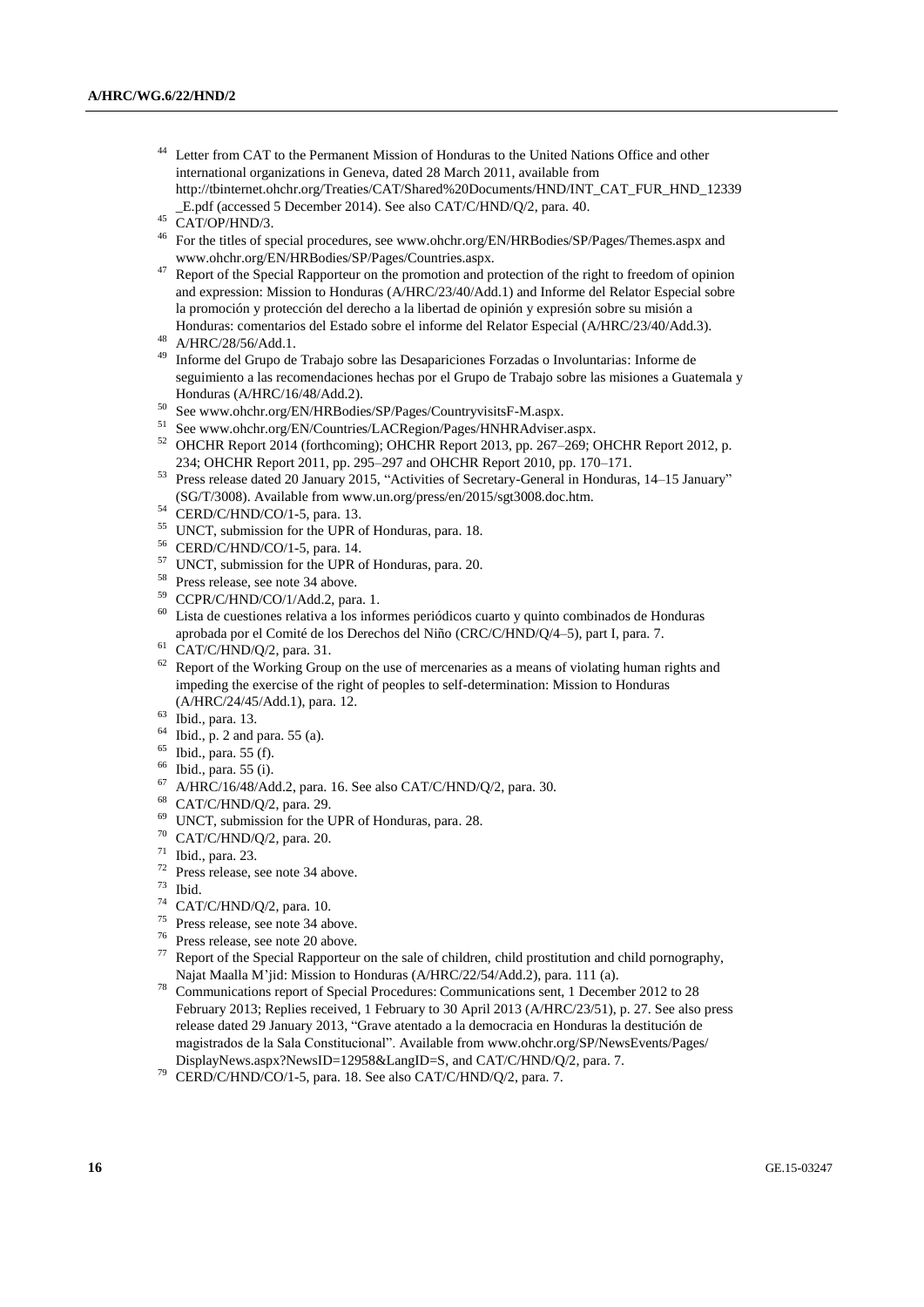- <sup>80</sup> Report of the Working Group on the Universal Periodic Review: Honduras (A/HRC/16/10). Para. 82.72: "Carry out investigations into the recent dismissal of three judges and one magistrate so that, if it is appropriate, they are reinstated, and adopt measures to ensure the immovability of members of the judiciary (Mexico)"; and para. 83.11: "Drop any disciplinary proceedings against judges perceived as critical of the legality of the coup d'état (Slovakia)".
- <sup>81</sup> UNCT, submission for the UPR of Honduras, para. 30.
- <sup>82</sup> CAT/OP/HND/3, para. 27.
- <sup>83</sup> CERD/C/HND/CO/1-5, para. 16.
- <sup>84</sup> Communications report of Special Procedures: Communications sent, 1 June to 30 November 2013; Replies received, 1 August 2013 to 31 January 2014 (A/HRC/25/74), p. 59.
- <sup>85</sup> Press release dated 26 September 2012, "Pillay urge medidas para enfrentar la 'inseguridad crónica' que sufren abogados, periodistas y defensores de derechos humanos en Honduras". Available from www.ohchr.org/SP/NewsEvents/Pages/DisplayNews.aspx?NewsID=12581&LangID=S.
- <sup>86</sup> UNCT, submission for the UPR of Honduras, para. 29.
- <sup>87</sup> Report of the Special Rapporteur on the independence of judges and lawyers, Gabriela Knaul: Subregional consultation on the independence of the judiciary in Central America (A/HRC/23/43/Add.4), para. 106.
- $^{88}$  CAT/C/HND/Q/2, para. 7.
- A/HRC/22/47/Add.1, para. 139.
- <sup>90</sup> Ibid., para. 120.
- <sup>91</sup> A/HRC/23/40/Add.1, para. 89.
- <sup>92</sup> A/HRC/22/54/Add.2, para. 50.
- <sup>93</sup> A/HRC/28/56/Add.1, para. 48 (a).
- <sup>94</sup> CAT/C/HND/Q/2, para. 21. See also CRC/C/HND/Q/4-5, part I, para. 16.
- <sup>95</sup> CRC/C/HND/Q/4-5, part. I, para. 15. See also CRC/C/OPAC/HND/Q/1, paras. 4 and 6.
- <sup>96</sup> Press release, see note 34 above.
- <sup>97</sup> A/HRC/23/40/Add.1, para. 91.
- <sup>98</sup> CAT/C/HND/Q/2, para. 26.
- <sup>99</sup> A/HRC/16/48/Add.2, para. 18.
- <sup>100</sup> UNCT, submission for the UPR of Honduras, para. 36.
- <sup>101</sup> UNESCO, submission for the UPR of Honduras, para. 24.
- <sup>102</sup> CERD/C/HND/CO/1-5, para. 15. See also CAT/C/HND/Q/2, para. 36.
- <sup>103</sup> A/HRC/23/40/Add.1, para. 93 (g).
- <sup>104</sup> Ibid., para. 93 (b).
- <sup>105</sup> Press release dated 17 April 2014 "La impunidad perpetúa la violencia contra periodistas y defensores de derechos humanos en Honduras". Available from [www.ohchr.org/EN/NewsEvents/Pages/](http://www.ohchr.org/EN/NewsEvents/Pages/DisplayNews.aspx?NewsID=14523&LangID=E) [DisplayNews.aspx?NewsID=14523&LangID=E.](http://www.ohchr.org/EN/NewsEvents/Pages/DisplayNews.aspx?NewsID=14523&LangID=E) See also CERD/C/HND/CO/1-5, para. 15.
- <sup>106</sup> Report of the Special Rapporteur on the situation of human rights defenders, Margaret Sekaggya: Observations on communications transmitted to Governments and replies received (A/HRC/25/55/Add.3), paras. 192 and 194. See also Report of the Special Rapporteur on the rights to freedom of peaceful assembly and of association, Maina Kiai: Observations on communications transmitted to Governments and replies received (A/HRC/23/39/Add.2), paras. 176–181.
- <sup>107</sup> A/HRC/25/55/Add.3, para 193.
- <sup>108</sup> Ibid.
- <sup>109</sup> A/HRC/23/40/Add.1, para. 95 (a).
- <sup>110</sup> Ibid., para. 95 (b).
- <sup>111</sup> UNESCO, submission for the UPR of Honduras, para. 21. See submission for case cited.
- <sup>112</sup> CERD/C/HND/CO/1-5, para. 21.
- <sup>113</sup> UNCT, submission for the UPR of Honduras, para. 40. See also www.ilo.org/dyn/normlex/es/f?p=NORMLEXPUB:11110:0::NO::P11110\_COUNTRY\_ID:102675.
- <sup>114</sup> CERD/C/HND/CO/1-5, para. 19.
- <sup>115</sup> Press release, see note 34 above.
- <sup>116</sup> CERD/C/HND/CO/1-5, para. 7. See also UNCT, submission for the UPR of Honduras, para. 19.
- <sup>117</sup> UNCT, submission for the UPR of Honduras, para. 43.
- <sup>118</sup> Ibid., para. 45.
- <sup>119</sup> Ibid., para. 46.